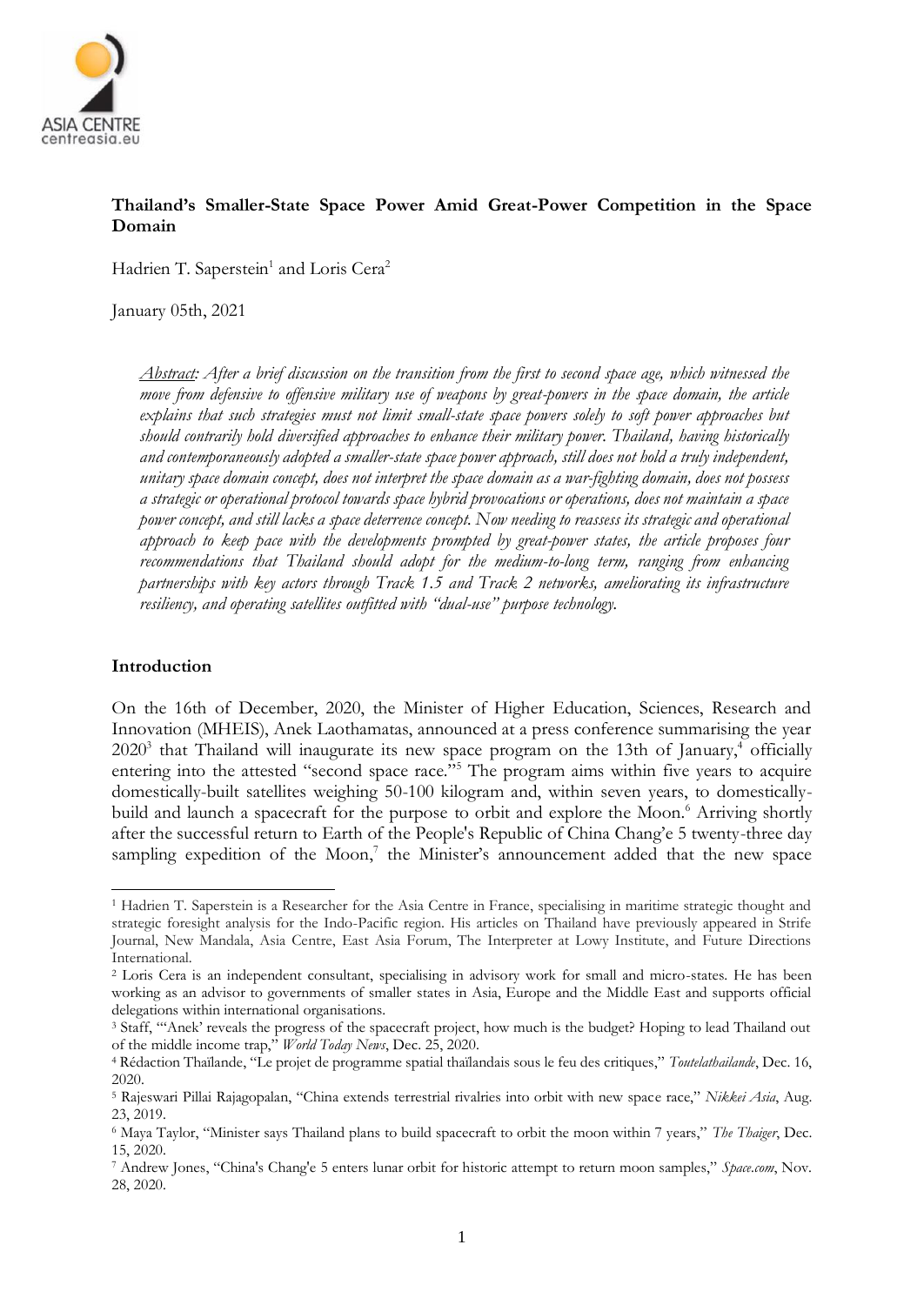program will follow in the footsteps of four other states in the Indo-Pacific region—China, India, Japan and South Korea—in an effort to escape the "middle-income trap" and transition Thailand from a developing country to a developed country.<sup>8</sup> Some observers remain sceptical not only about the negative impact of diverting limited resources away from a domestic economy already weakened by a dearth of tourists due to the Covid-19 global pandemic, but, also, about whether the adopted approach and projected capabilities can actually compete against great-powers already active in the space domain on "only a three billion baht budget."<sup>9</sup> Others, perhaps those same who took to twitter during the "online meme wars" between Chinese, Taiwanese, Hongkongers and Thai netizens,<sup>10</sup> moved beyond scepticism into outright criticism of the announcement on social media<sup>11</sup>

This article is formed in response to this announcement and subsequent scepticism or criticism within Thai intelligentsia or populace. After a short review of the historical and contemporaneous military use of the space domain by both great and smaller-state space powers, this article seeks to answer the underpinning question that buttresses the scepticism or criticism: How will Thailand's nascent space program compete amid a context where great-powers are weaponising the space domain? Towards answering that query, the article discusses whether Thailand should be treated as a middle or smaller-state space power. The article, then, provides five positions that arise from Thailand's space strategic and operational thought. Lastly, the article offers four recommendations for the medium-to-long term towards ameliorating Thailand's military use of the space domain at the strategic and operational levels.

### **Militarisation of the Space Domain**

Outer space has been part of discussions around national security considerations since the early beginnings of the "first space age."<sup>12</sup> The drive during the early years of the Cold War to place objects in orbit stimulated space research and started the "space race" in the late 1950s.<sup>13</sup> At the earliest with Sputnik 1—launched by the Union of Soviet Socialist Republics (Soviet Union) on the 4th of October, 1957—the militarisation of space began with the "employment of space-based capabilities for terrestrial military purposes, including use of force."<sup>14</sup> The two original space powers, the United States of America and the Soviet Union, recognised early on the potential intelligence and military benefits of increasing their operational manoeuvrability in this new domain and strategic environment. Restricted by a list of compelling treaties and agreements though, notably the Outer Space Treaty (1967), states were to respect the use of space exclusively for peaceful, non-military purposes by placing strict limits on weapons deployment on celestial

<sup>8</sup> Joseph O'Connor, "[Thailand to launch a moon space programme to boost efforts to become a high-income](https://www.thaiexaminer.com/thai-news-foreigners/2020/12/27/thailand-to-launch-a-moon-space-programme/)  [economy](https://www.thaiexaminer.com/thai-news-foreigners/2020/12/27/thailand-to-launch-a-moon-space-programme/)," *Thai Examiner*, Dec. 27, 2020; Staff, "อ**ีก 7 ปี! ไทยตั้งเป้าสร้างยานอวกาศบินโคจรรอบดวงจันทร์,**" *Thai PBS*, Dec. 15, 2020.

<sup>&</sup>lt;sup>9</sup> Post reporters, "Anek sticks to plan for Thailand's 'moonshot'," *Bangkok Post*, Dec. 26, 2020; Staff, "ฮือฮา! ไทยฝัน 7 ปีสง่ ยานอวกาศไปดวงจันทร์จริงหรือหลอก?," *ThairathTV*, Dec. 16, 2020.

<sup>10</sup> Ting-Hsuan Tseng, "When online meme war transformed into a Pan-Asian alliance: Milk Tea as shared identity of the Youth against authoritarianism," *Asia Centre*, Nov. 04, 2020.

<sup>11</sup> Maya Taylor, "Minister's insistence Thailand's moon mission will go ahead sparks social media debate," *The Thaiger,*  Dec. 26, 2020.

<sup>12</sup> Todd Harrison, Zach Cooper, Kaitlyn Johnson and Thomas G. Roberts, "Escalation and Deterrence in the Second Space Age," *Center for Strategic and International Studies* (Oct. 2017): 1-92.

<sup>13</sup> David C DeFrieze, "Defining and Regulating the Weaponization of Space," *ETH Zurich Center for Security Studies*, Aug. 14, 2014.

<sup>14</sup> Wade L. Huntley, "Smaller State Perspectives on the Future of Space Governance," *Astropolitics* vol. 5, no.3 (2007): 237.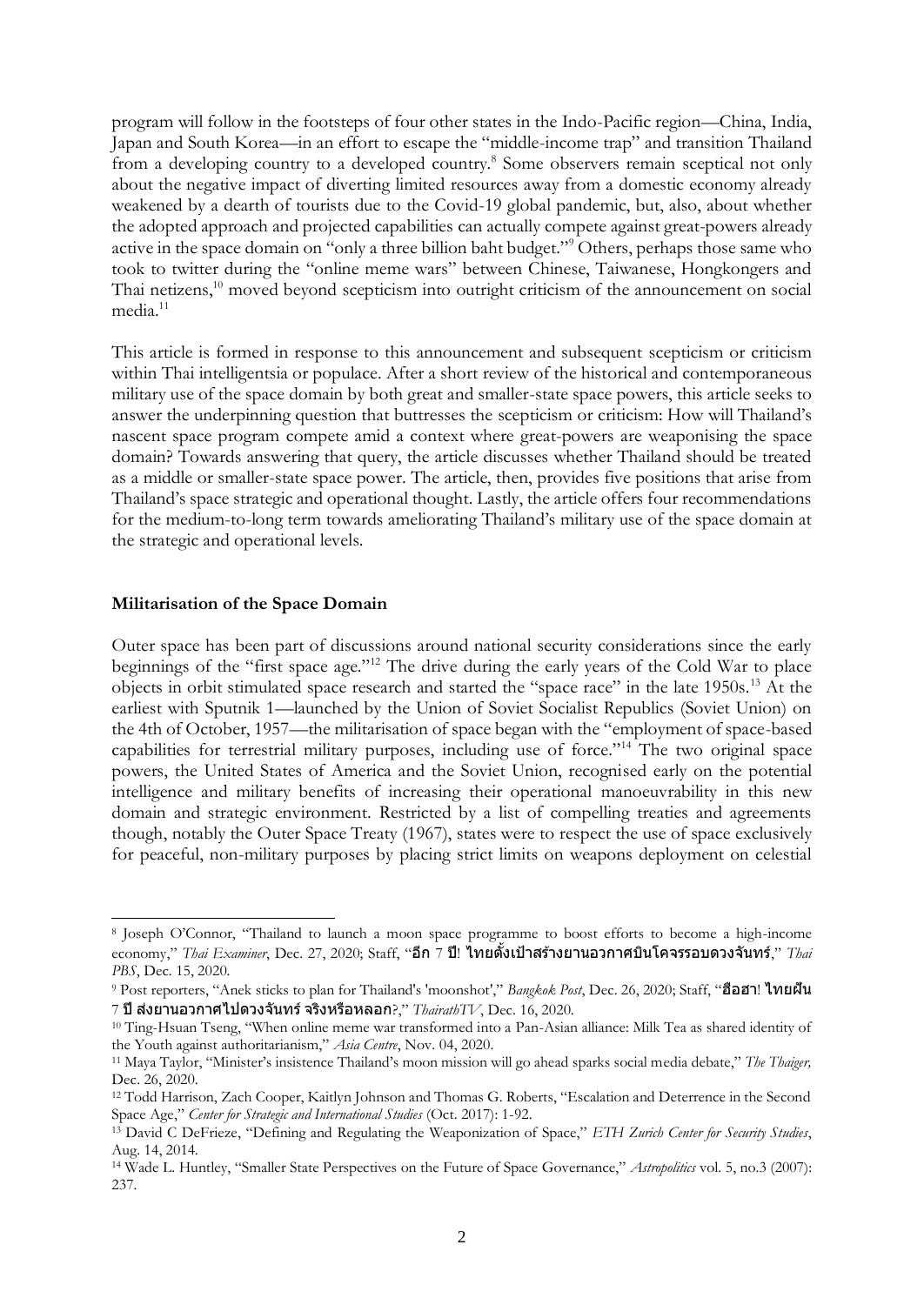bodies and on the placement of weapons of mass destruction in orbit.<sup>15</sup> The use of space then, was mainly an asset to the state's respective intelligence, attack-warning, communications, and navigation capabilities. Notwithstanding the peaceful use of space, the two superpowers had made early false start attempts to transition the ongoing technological race to a strategic environment favourable for offensive counterspace operations.<sup>16</sup> To deny peer adversaries the use of space during a conflict, anti-satellite weapons (ASATs) were developed. While the United States military planned to conduct additional tests on the weaponry developed in the late 1970s and early 1980s, Congress intervened in 1985 with a ban on additional ASAT tests. The Soviet Union agreed on their own side to terminate testing kinetic ASAT weapons against satellites, "and no other debrisproducing tests were conducted by any country"<sup>17</sup> until the "second space age."<sup>18</sup>

#### **Great-Powers Weaponising the Space Domain**

With the collapse of the Soviet Union and, consequently, the disappearance of one of the main drivers of the first space age, the nature of thought towards the use of space for military purposes changed. The drastic structural transformation in the political landscape from a bipolar to a unipolar superpower—arguably even "hyperpower"<sup>19</sup>—international system, accompanied the short-term decrease in the pertinence of counterspace capabilities in the early 1990s and evolved the role of space in military means from a comprehensive strategic environment to a tactical one. Space capabilities would now have a direct impact on the battleground in support of conventional warfighting. This visibly transpired during the North Atlantic Treaty Organisation (NATO) campaign in the Kosovo war in the 1990s, as well as in the Afghanistan and Iraq wars in the  $2000s.<sup>20</sup>$ 

When speaking about the second space age and the weaponisation of the space domain, it is crucial to clearly distinguish it from the militarisation of space during the first space age. The previous section above explained that militarisation commenced after the first communication satellites were launched.<sup>21</sup> The weaponisation of space however,—the deontological process towards a weaponised space, the latter understood "as the projection of destructive mass or energy forces from, into, or through space"<sup>22</sup>—has increasingly become the central issue of concern in the space domain for national security professionals. In as much as the use of space for military purposes was "defensive in its first decades {…} it has now become offensive. We can clearly state that the concept of militarised outer space has been replaced {…}."<sup>23</sup> Simply put, there is a clear historical progression from a defensive use of space in its first iteration towards a more offensive

<sup>15</sup> United Nations Office for Outer Space Affairs, "Treaty on Principles Governing the Activities of States in the Exploration and Use of Outer Space, including the Moon and Other Celestial Bodies," *United Nations*, (Oct. 1967).

<sup>16</sup> Niall Firth, "How to Fight a War in Space (and Get Away With It)?," *MIT Technology Review*, Jun. 26, 2019.

<sup>17</sup> Todd Harrison, Zach Cooper, Kaitlyn Johnson and Thomas G. Roberts, "Escalation and Deterrence in the Second Space Age," *Center for Strategic and International Studies* (Oct. 2017): 4.

<sup>&</sup>lt;sup>18</sup> Todd Harrison, Zach Cooper, Kaitlyn Johnson and Thomas G. Roberts, "Escalation and Deterrence in the Second Space Age," *Center for Strategic and International Studies* (Oct. 2017): 1-92; Todd Harrison and Nahmyo Thomas, "NASA in the Second Space Age: Exploration, Partnering, and Security," *Strategic Studies Quarterly* vol. 10, no. 4 (2016): 2-13. Todd Harrison asserts that "the defining characteristics of the second space age are that it is more diverse, disruptive, disordered, and dangerous than the first space age."

<sup>19</sup> Barry Buzan, *The United States and the Great Powers: World Politics in the Twenty-First* (Cambridge: Polity Press, 2004). <sup>20</sup> David C DeFrieze, "Defining and Regulating the Weaponization of Space," *ETH Zurich Center for Security Studies*, Aug. 14, 2014.

<sup>&</sup>lt;sup>21</sup> Ray Acheson and Beatrice Fihn, "Outer Space: Militarization, Weaponization, and the Prevention of an Arms Race," *Women International League for Peace and Freedom* (no date).

<sup>22</sup> Wade L. Huntley, "Smaller State Perspectives on the Future of Space Governance," *Astropolitics* vol. 5, no.3 (2007): 237.

<sup>23</sup> Phillippe Henry, "The Militarization and Weaponization of Space: Towards a European Space Deterrent," *Space Policy* vol. 4, no. 2 (2008): 61-66.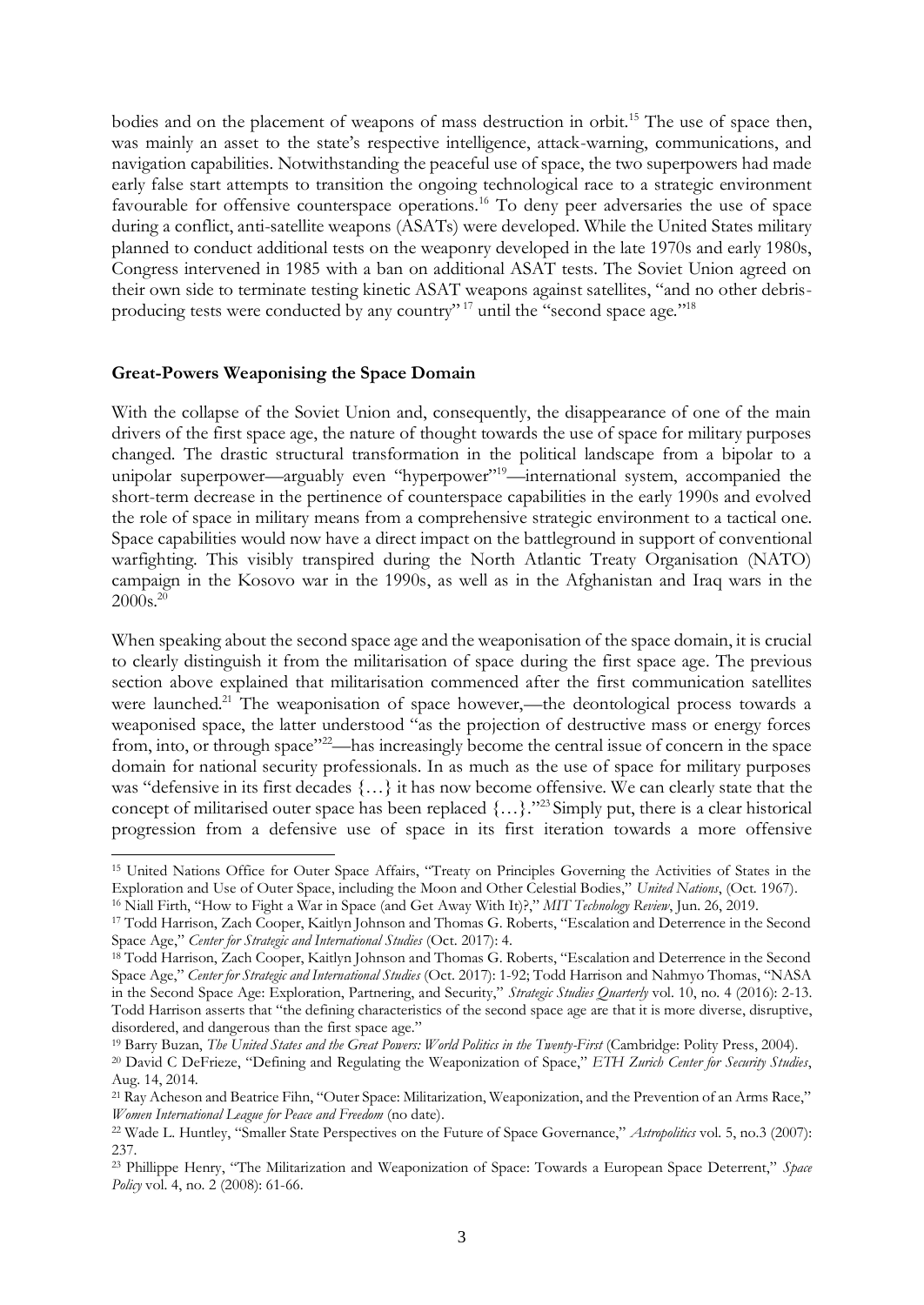consideration of military means in the second. Yet, due to the transition, those same national security professionals now find themselves confronted with a strategic dilemma born from decisions made in the first space age. On one hand, existing treaties recognise the international community's interest in upholding space as a peaceful arena and exige that the "use of outer space {…} shall be carried out for the benefit and in interest of all countries, irrespective of their degree of economic or scientific development, and shall be the province of all mankind."<sup>24</sup> The intentions behind the treaties and agreements are entirely straightforward: protecting an environment which is solely dictated by the laws of physics and on which the whole international community relies upon—be it for forecasting climate change and weather analysis, or establishing communication and transportation satellites. On the other hand, the ever faster emerging technological innovations driven by great-powers leads to a drastic acceleration in the destructive potential of space warfare.

During the Cold War the United States and the Soviet Union avoided a serious escalation due to the common understanding of the "mutual assured destruction" doctrine, insomuch as a nuclear conflict would mean the annihilation of both countries. The advancements in technological endeavours, like the hypersonic glide vehicles developed by the United States, $25$  now upturn this space deterrent predicated on nuclear arms retaliation. An increasing number of states are acquiring advanced weaponry, such as satellites able to use "combat laser systems" or non-military rockets capable of launching satellites into low-Earth orbit.<sup>26</sup> Reports from the United States intelligence community systematically claim that Russia, as well as China, are conducting research into directed energy weapons (DEW) for use as ASATs and will most likely reach initial operating capability over the "next few years."<sup>27</sup> This acceleration in the space race over the past decade is partly explained by this upturn of the space deterrence concept. Satellites are difficult and expensive to build, but easy to destroy. As they are crucial instruments to a states' security and overall power index, losing one could have a significant strategic, operational and tactical impact on a military's capabilities or on a country's economy. The interest in being able to inflict such damage (e.g. augmentation in risk-seeking behaviour), $28$  and thus prevent others from doing so, explains, amongst other things, the weaponisation of space.<sup>29</sup>

The increase in investments in hit-to-kill systems over the last couple years used in the fight against hostile satellites or for missile defence further emphasise that great-powers see space power as an essential element of the prosperity and security of their countries and will continue to compete for predominance in the space domain.<sup>30</sup> This aim was made especially evident by the United States, when President Donald J. Trump on the 20th of December, 2019, signed the *2020 National Defense Authorization Act*. The Act established the Space Force as the sixth independent service branch in the United States armed forces.<sup>31</sup> The newest branch is now separate from the United States Air Force when it comes to weapons acquisition. Its first weapon system, the "counter communications system," is a land-based, "transportable space electronic warfare system that reversibly denies adversary satellite communications, and is literally putting "force" into the name Space Force."<sup>32</sup> Advocates of space dominance by the United States promote the idea as a public

<sup>&</sup>lt;sup>24</sup> United Nations Office for Outer Space Affairs, "Treaty on Principles Governing the Activities of States in the Exploration and Use of Outer Space, including the Moon and Other Celestial Bodies," *United Nations*, (Oct. 1967).

<sup>25</sup> Jen Judson, "US-developed Hypersonic Missile Hit Within 6 Inches of Target, Says Army secretary," *Defense News*, Oct. 13, 2020.

<sup>26</sup> Nathan Strout, "Space Command calls out another Russian anti-satellite weapon test," *C4ISRNET*, Dec. 16, 2020. <sup>27</sup> Justin Paul George, "History of anti-satellite weapons: US tested 1st ASAT missile 60 years ago," *TheWeek*, Mar. 27, 2019.

<sup>28</sup> King Mallory, "New Challenges in the Cross-Domain Deterrence," *RAND Corporation,* (2018): 1-35.

<sup>29</sup> Nayef Al-Rodhan, "Weaponization and Outer Space Security," *Global Policy*, Mar. 18, 2020.

<sup>30</sup> See note 29 above.

<sup>31</sup> Staff, "United States Space Force," *Military.com*, Dec. 20, 2019.

<sup>32</sup> Caleb Larson, "'Rods from God': Why Mach 5 Hypersonic Tugeston Bombs Were Never Dropped," *The National Interest*, Nov. 16, 2020.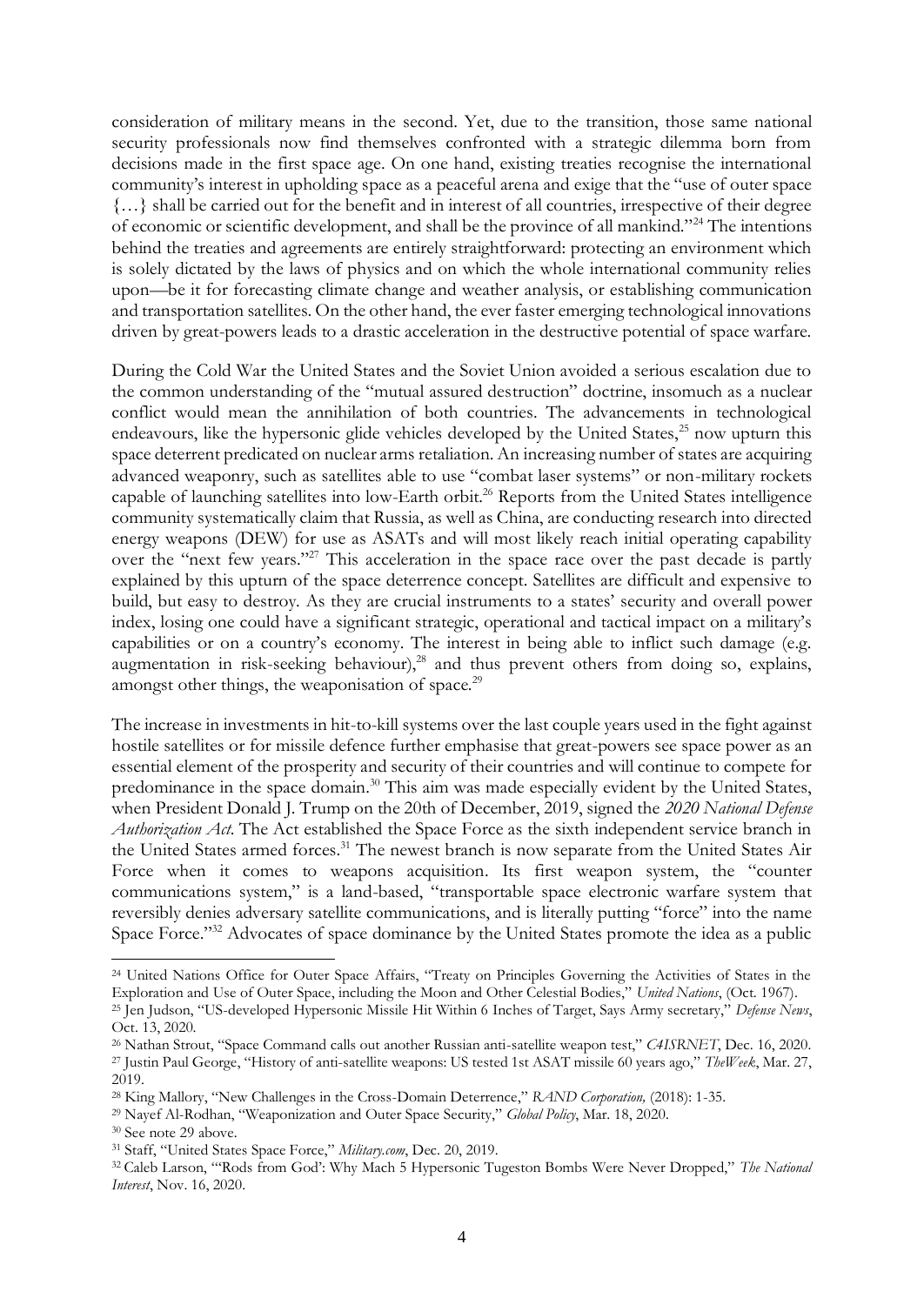good, contending that such dominance decreases incentives for other states to compete militarily in space, thereby providing a source of stability benefiting all peaceful nations.<sup>33</sup>

Likewise, the Russian Federation is increasingly pushing towards military space operations. Observed in the broader picture of great-power competition, Russia recognises great-powers as only those states which exercise absolute sovereignty. The strategic perception of territorial interests of the world, seen from a Russian point of view as a poly-centric geopolitical arena, extends into the space domain. Therefore, a United States military superiority or dominance in the space domain is to the contrary considered as destabilising. The insistence by the United States on a continental missile defence system, as well as ASAT testing by both the United States and China, is reportedly leading the Russians to engage in a variety of space warfare activities.<sup>34</sup> The Russian consideration of the importance of militarising space is, however, mostly due to the highly acknowledged doctrine of strategic deterrence.<sup>35</sup> The weaponisation of space could be employed to coerce peer and near-peer adversaries from taking hostile actions which go against its interests. Therefore, Russian strategists perceive space assets to be legitimate targets if they support warfighting—regardless whether they are weaponised or not.<sup>36</sup> If they can provide critical information for military operations or if they are economically relevant to adversaries, they are read as legitimate targets under the condition that their destruction creates political harm on adversaries. It is important to note that Russia seems not to consider military space operations as part of a domain-specific strategy, but as one part of a broader range of strategic operations that are contrasted with theatre operations.<sup>37</sup>

On the other hand, China's People's Liberation Army (PLA) seems to have a similar approach to space as the United States. They see the space environment as one of four critical warfighting theatres, next to nuclear, maritime, and cyber.<sup>38</sup> As a territorial invasion of China is deemed more or less improbable due to geographical circumstances, Chinese strategists consider space as one of the domains needed to be shaped accordingly. This, to counter the United States steadily ascending regional military and naval presence,<sup>39</sup> which is perceived as a threat to the Chinese sphere of influence. Investment trends over the last years on the military and its latest reorganisation producing the "Strategic Support Force" reflect the overall importance China places on space operations. While China's space capabilities are not completely consolidated thus far, it is nonetheless using its space program as a centrepiece in its soft power agenda, promoting spacebased public goods along with the "Belt and Road Initiative." The most recent example being the trip to the Moon as noted earlier. This promotion on space-based public goods can be linked back to the deterrence effect witnessed with the construction of the Great Wall of China during the Qin dynasty, both delivering a clear message of power to the prevailing peer and near-peer adversaries, but, also, to possible future adversaries and to the Chinese population itself.<sup>40</sup>

<sup>33</sup> Wade L. Huntley, "Smaller State Perspectives on the Future of Space Governance," *Astropolitics* vol. 5, no.3 (2007): 237-261.

<sup>34</sup> Michael Haas, "Vulnerable Frontier: Militarized Competition in Outer Space," in *Strategic Trends 2015: Key Developments in Global Affairs*, ed. Oliver Thränert and Martin Zapfe (ETH Zurich: Center for Security Studies, 2015), 74-75.

<sup>35</sup> Haas, 74-75.

<sup>36</sup> Benjamin A. Silverstein and Scot M. Purvis, "3rd Annual CGSR Workshop On Space Policy Space Strategy and Strategic Competition, Summary" *Center for Global Security Research*, (Dec. 2019): 1-19.

<sup>37</sup> Benjamin A. Silverstein and Scot M. Purvis, "3rd Annual CGSR Workshop," 6.

<sup>38</sup> Silverstein and Purvis, 6.

<sup>39</sup> Megan Eckstein, "Top Stories 2020: U.S. Navy Acquisition," *USNI News*, Dec. 25, 2020.

<sup>40</sup> Silverstein and Purvis, 6.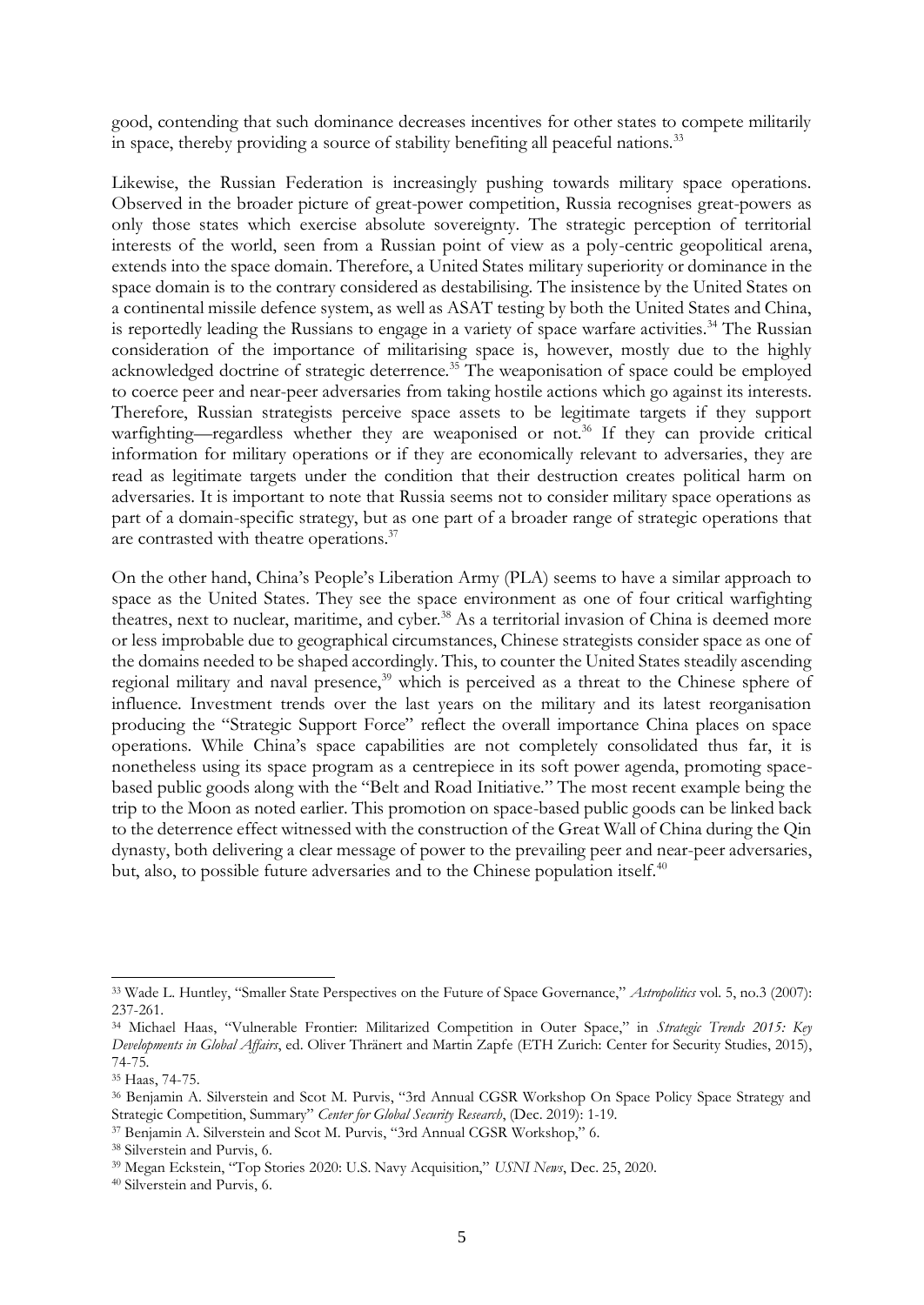### **Space Power and Smaller-States**

With the increase of critical dependencies on space-based infrastructure in recent decades, smaller states are also increasingly dependent on the strategically effective use of the space domain. Yet, as geopolitical rivalries re-emerge in more traditional domains of interstate conflict, the prospects for future stability in space, considering the latest developments and announcements noted above, appears increasingly dim.<sup>41</sup> The consequences of a great-power hegemony as well as of a greatpower clash in space could be ruinous, but, none more so than for smaller-state space powers. As Michael Haas states, "strategic interaction along the 'final frontier' is set to enter a period of considerable danger."<sup>42</sup>

### *Erroneous Perceptions of Smaller States and the Space Domain*

Such interactions between great-power states cannot be standardised though, and differ according to the existing fundamental differences between states. Especially when treating power dynamics in the international system, international relations scholars note that power has become more fragmented and diffused among different actors.<sup>43</sup> When it comes to smaller state powers themselves, conventional thought postulates that while these countries are not completely powerless, it is unlikely that small states can become relevant players when faced by great-power opposition.<sup>44</sup> Already millennia ago, Thucydides highlighted the effects of the general weakness of smaller states vis-à-vis larger more powerful states during the Peloponnesian War. In a now frequently noted passage, the Athenians remind the Melians that: *"*You know as well as we do that, as the world goes, right is only in question between equals in power. Meanwhile, the strong do what they can and the weak suffer what they must."<sup>45</sup>

Conventional thought is erroneous here though, due to the different perceptions of space weaponisation. Despite this consideration that the direct stakes of leading spacefaring nations still exceed those of newly emerging actors like small states, the latter are now almost as vulnerable to big disruptions of the orbital environment as great-powers.<sup>46</sup> Thus, while most smaller states are currently merely users of space, rather than actors, it does not negate their need for participation in space defence and resilience.<sup>47</sup>

### *Behaviour in Asymmetrical Relationships as the Defining Factor*

Small power states perceive a future in which space becomes a weaponised environment as threatening and irreconcilable with their own vision for increasing their endeavours in this new domain. This is mainly a result of the technological and financial barriers they face when it comes to space access.<sup>48</sup> According to Håkan Wiberg, increasing gaps in military research and

<sup>41</sup> Michael Haas, "Vulnerable Frontier: Militarized Competition in Outer Space," in *Strategic Trends 2015: Key Developments in Global Affairs*, eds. Oliver Thränert and Martin Zapfe (ETH Zurich: Center for Security Studies, 2015), 63.

<sup>42</sup> Haas., 63.

<sup>43</sup> Richard N. Haas, "The Age of Nonpolarity: What Will Follow U.S. Dominance?" *Foreign Affairs,* (May/June 2008). <sup>44</sup> Tom Long, "Small States, Great Power? Gaining Influence Through Intrinsic, Derivative, and Collective Power," *International Studies Review* vol. 19 (2017): 185-205.

<sup>45</sup> [Thucydides](https://archive.org/search.php?query=creator%3A%22Thucydides%22)[,](https://archive.org/search.php?query=creator%3A%22Warner%2C+Rex%2C+1905-%22) *History of the Peloponnesian War*, trans. by Rex Warner (London: Penguin Classics, 1974).

<sup>46</sup> Michael Haas, "Vulnerable Frontier: Militarized Competition in Outer Space," in *Strategic Trends 2015: Key Developments in Global Affairs*, eds. Oliver Thränert and Martin Zapfe (ETH Zurich: Center for Security Studies, 2015), 67.

<sup>47</sup> Alexandra Stickings, "Space as an Operational Domain: What Next for NATO?," *Royal United Services Institute* vol. 40, no. 9 (2020): 1-3.

<sup>48</sup> Wade L. Huntley, "Smaller State Perspectives on the Future of Space Governance," *Astropolitics* vol. 5, no.3 (2007): 237-261.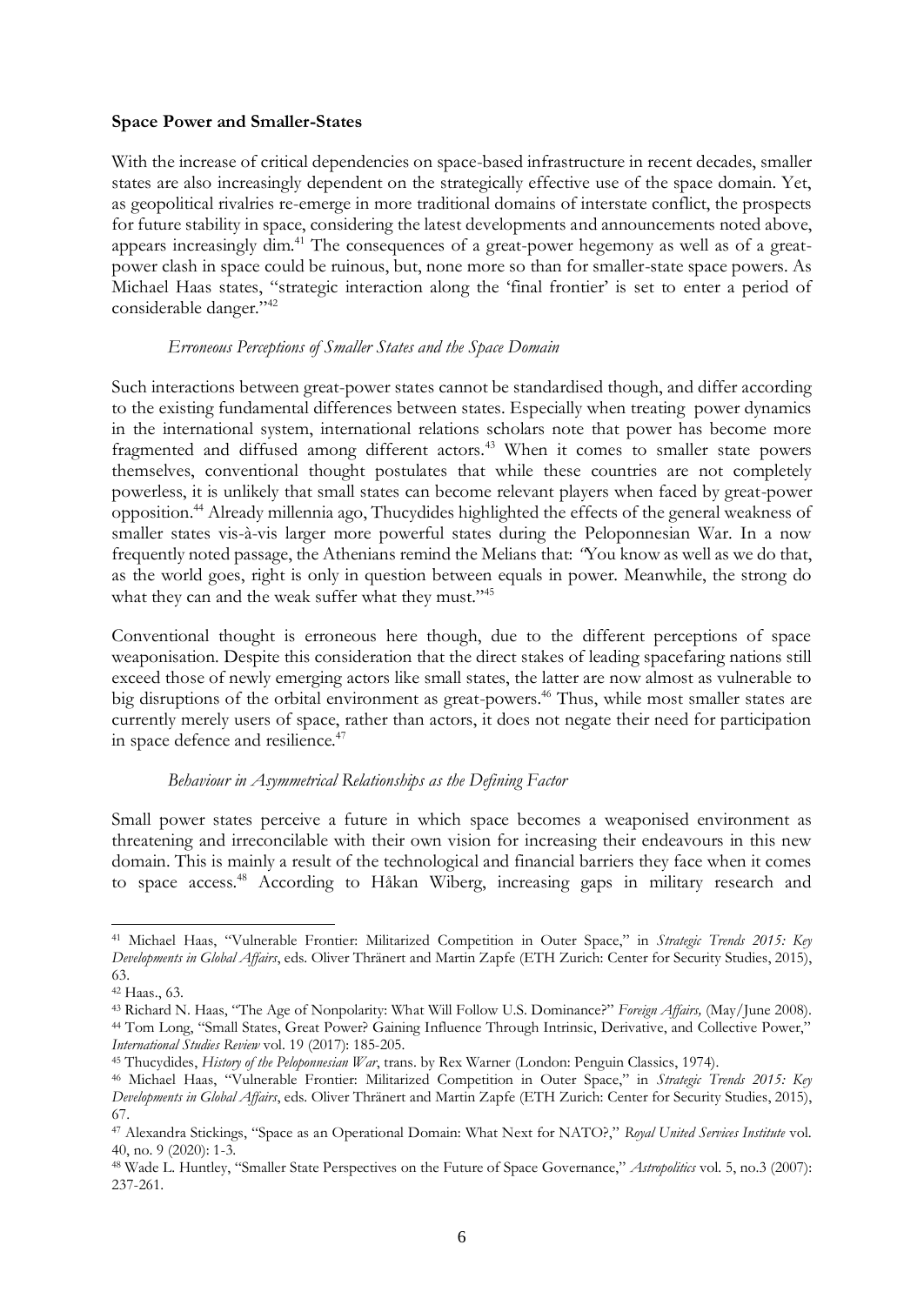development between states "make it necessary for small states to rely more on different military strategies from the great-powers, putting more stress on invulnerability and on non-offensive defence."<sup>49</sup>

When it comes to international relations literature, there is a lack of common definition or a set of criteria to define which states could be considered as small.<sup>50</sup> Even if one takes the geographical size as the essential parameter, the differences between them are stark. For instance, certain articles included Turkey and Spain<sup>51</sup> in their analyses on small states, while others included island microstates.<sup>52</sup> Building on previous approaches,<sup>53</sup> the article considers as the most crucial characteristic the behaviour of states in the context of asymmetrical relationships. As defined by Tom Rostoks, "relational power or, to be more precise, relational weakness is the main characteristic of small states."<sup>54</sup>

When considering inter-state relations in the space domain, behaviours differ. Great-powers tend to focus on other great-powers and tend to see each other as rivals and, hence, consider interactions with other great-powers on space development as competitive. On the other hand, these small states look for cooperation and try to create opportunities and relationships, be it bilateral or multilateral, for collaboration that provides them a "seat at the table."<sup>55</sup> To understand the behaviour and the vision of the international sphere of smaller-state power is particularly important when it comes to the space environment. While accessing space may serve broader domestic purposes and economic developments, it can also foster the well-being of the population by creating new opportunities and benefitting national prestige. The perception that their interests would be overlooked or violated in a world shaped by space-based conflict drives an overall call for small states to restraint military uses of space through multilateral arenas, like the United Nations.<sup>56</sup> This is one of the options to preserve their interests. Then smaller state powers are aware of the limits other countries impose on their power capabilities.<sup>57</sup>

This is the case, since this strategic environment is shaped by a very strong asymmetry of power, due to the immense importance of technological progress and economic capabilities—forcing small states to look for cooperation. A second reason is the nature of space. While interests and values in the terrestrial sphere are differentiated, be it maritime or land power, geographic proximity plays a role. When it comes to space, the geographic proximity becomes irrelevant.<sup>58</sup> As all are subject to the "unity of the domain" of space, whereas states have an equivalent geographical

<sup>49</sup> Håkan Wiberg "The Security of Small Nations: Challenges and Defences," *Journal of Peace Research* vol. 24, no. 4 (1987): 339–363.

<sup>50</sup> Alan K. Enrikson, "A Coming 'Magnesian' Age? Small States, the Global System, and the International Community," *Geopolitics* vol. 6, no. 3 (2001): 49–86.

<sup>51</sup> Annette Baker Fox, *The Power of Small States: Diplomacy in World War II*, (Chicago: University of Chicago Press, 1959). <sup>52</sup> Debbie A. Mohammed, "The CARIFORUM-EU Economic Partnership Agreement: Impediment or Development Opportunity for CARICOM SIDS?," in *The Diplomacies of Small States: Between Vulnerability and Resilience*, eds. Andrew F. Cooper and Timothy M. Shaw (New York: Palgrave Macmillan, 2013), 160–177.

<sup>53</sup> Tom Long, "It's Not the Size, It's the Relationship: From 'Small States' to Asymmetry," *International Politics* vol. 53, no. 6 (2016): 144-160; Anders Wivel, "From Small State to Smart State: Devising a Strategy for Influence in the European Union," in *Small States in Europe: Challenges and Opportunities*, eds. Robert Steinmetz and Anders Wivel (Farnham: Ashgate, 2010), 15–30; Tom S. Rostoks, "Small States, Power, International Change and the Impact of Uncertainty," in *Small States in Europe: Challenges and Opportunities*, ed. Robert Steinmetz and Anders Wivel, (Farnham: Ashgate, 2010), 87–102.

<sup>54</sup> Tom S. Rostoks, "Small States, Power, International Change and the Impact of Uncertainty," in *Small States in Europe: Challenges and Opportunities*, eds. Robert Steinmetz and Anders Wivel (Farnham: Ashgate, 2010), 87–102. <sup>55</sup> Rostoks, 100.

<sup>56</sup> David C DeFrieze, "Defining and Regulating the Weaponization of Space," *ETH Zurich Center for Security Studies*, Aug. 14, 2014.

<sup>57</sup> *Ibid.*

<sup>58</sup> Rostoks, 102.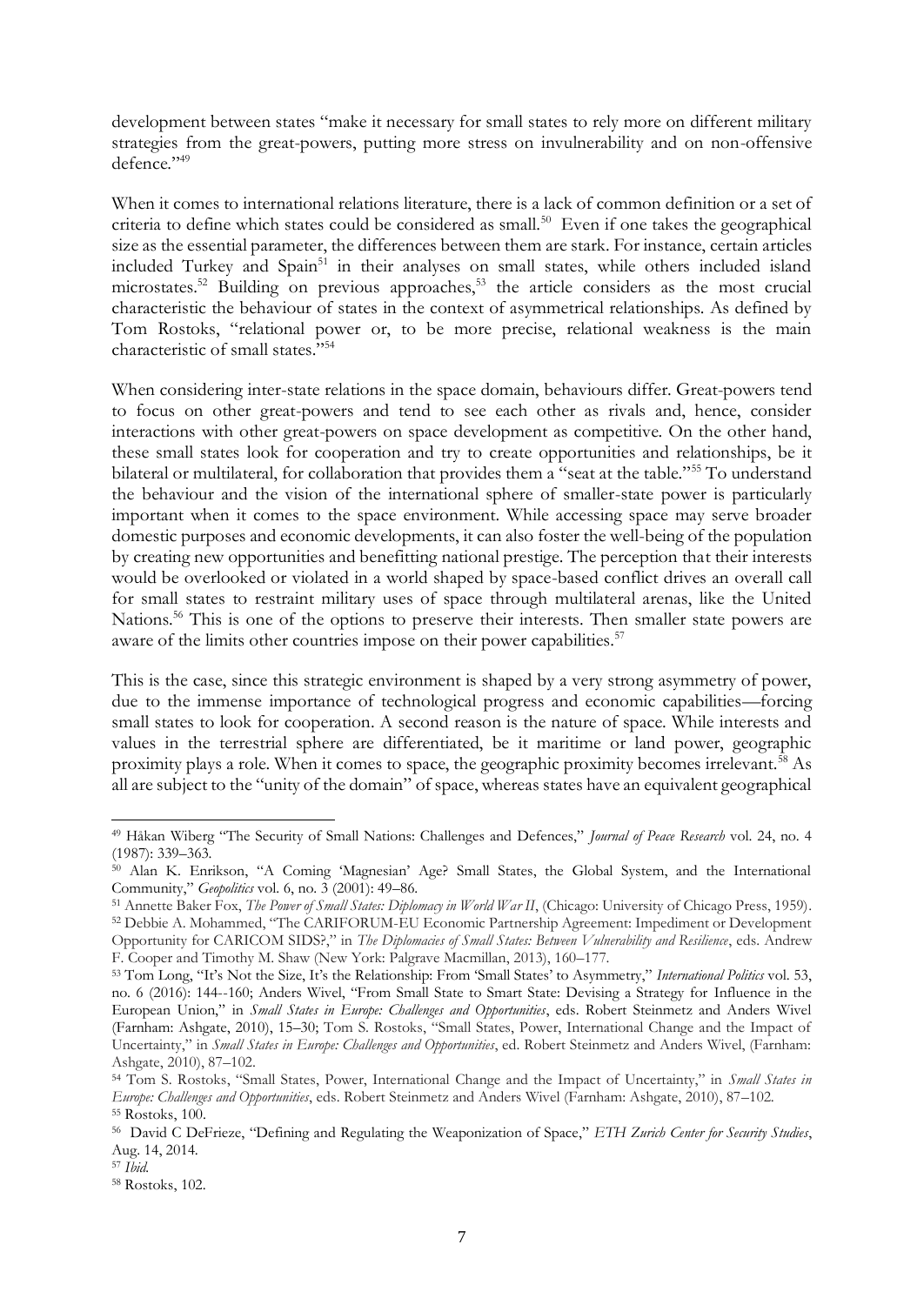proximity to outer space, it "creates an equivalence of interest to all states independent of capabilities to influence events in space."<sup>59</sup> Therefore, smaller states tend to view space holistically: security, commercial, and civil sectors converge into a web of interrelated activities.<sup>60</sup>

Given their relative power positions within the broader system, these actors perceive themselves as parties to a community within which acknowledgement and management of the divergent interests of other actors is essential. Their own self-interests are highly dependent upon realising many common interests. Thus, smaller states' prioritisation of common interests does not simply flow from naïve "idealism" about space security. Rather, their perspective reflects how lesserempowered actors may discover needs and opportunities to pursue their interests in qualitatively different manners than dominant actors.

#### *Achieving Strategic Independence Through Gain of Power*

These considerations, however, directly restraint the capabilities of smaller states to achieve some kind of strategic independence. Scholarship has long recognised that "brute quantifications of resources are an inadequate metric for many issues in world politics."<sup>61</sup> Even when it comes to military questions greater powers can topple governments with a major effort but then find definitive victory elusive.<sup>62</sup> While resources, be it of financial or natural origin, still matter, small states are as powerful as their "capacity to achieve intended results" and sometimes "other factors outweigh their material weakness."<sup>63</sup> Therefore, small states should not be considered and treated as objects but as subjects of international relations.<sup>64</sup> In fact, publications on small states have mostly alternated between emphasising constraints these countries face and the value of their independence and their resilience. They mostly point out three main forms of power and are based on the idea that due to the fact that small states, by definition, lack more traditional forms of power, they must specialize in how they employ their resources and relationships.<sup>65</sup> First, one of the notions is based on "resource-based power." This aforesaid argument rests on resource-based and compulsory understandings of power.<sup>66</sup> The idea is that the possession of certain material resources constitutes power and is mainly assumed by the realists school of thought.<sup>67</sup> Michael Barnett and Raymond Duvall called it "compulsory power" and see in the possession of resources the ability to change others' behaviour.<sup>68</sup> Second, discussions about the power of small states consider the gain of power through interdependence and institutions.<sup>69</sup> It is argued that behaviour of small states in the international arena, where no threat to their survival exists, leads to smaller

<sup>59</sup> Wade L. Huntley, "Smaller State Perspectives on the Future of Space Governance," *Astropolitics* vol. 5, no.3 (2007): 256.

<sup>60</sup> Tom S. Rostoks, "Small States, Power, International Change and the Impact of Uncertainty," in *Small States in Europe: Challenges and Opportunities*, eds. Robert Steinmetz and Anders Wivel (Farnham: Ashgate, 2010), 102.

<sup>61</sup> Tom Long, "Small States, Great Power? Gaining Influence Through Intrinsic, Derivative, and Collective Power," *International Studies Review* vol. 19 (2017): 185-205.

<sup>62</sup> Long, 2.

<sup>63</sup> Robert L. Rothstein, *Alliances and Small Powers* (New York: Columbia University Press, 1968).

<sup>64</sup> Iver Neumann and Sieglinde Gstöhl, "Lilliputians in Gulliver's World?," in *Small States in International Relations*, eds. Christine Ingebritsen, Iver Neumann, Sieglinde Gstöhl, and Jessica Beyer (Seattle: University of Washington Press, 2006), 3–36.

<sup>65</sup> Robert A. Dahl, "The Concept of Power," *Behavioral Science* vol. 2, no. 3 (1957): 201–215.

<sup>66</sup> Tom Long, "Small States, Great Power? Gaining Influence Through Intrinsic, Derivative, and Collective Power," *International Studies Review* vol. 19 (2017): 185-205.

<sup>67</sup> Hans J. Morgenthau and Thompson W. Kenneth, *Politics among Nations: The Struggle for Power and Peace* (New York: Knopf, 1985).

<sup>68</sup> Michael Barnett and Raymond Duvall, "Power in International Politics," *International Organization* vol. 59, no. 1 (2005): 39–75.

<sup>69</sup> Tom Long, "Small States, Great Power? Gaining Influence Through Intrinsic, Derivative, and Collective Power," *International Studies Review* vol. 19 (2017): 185-205.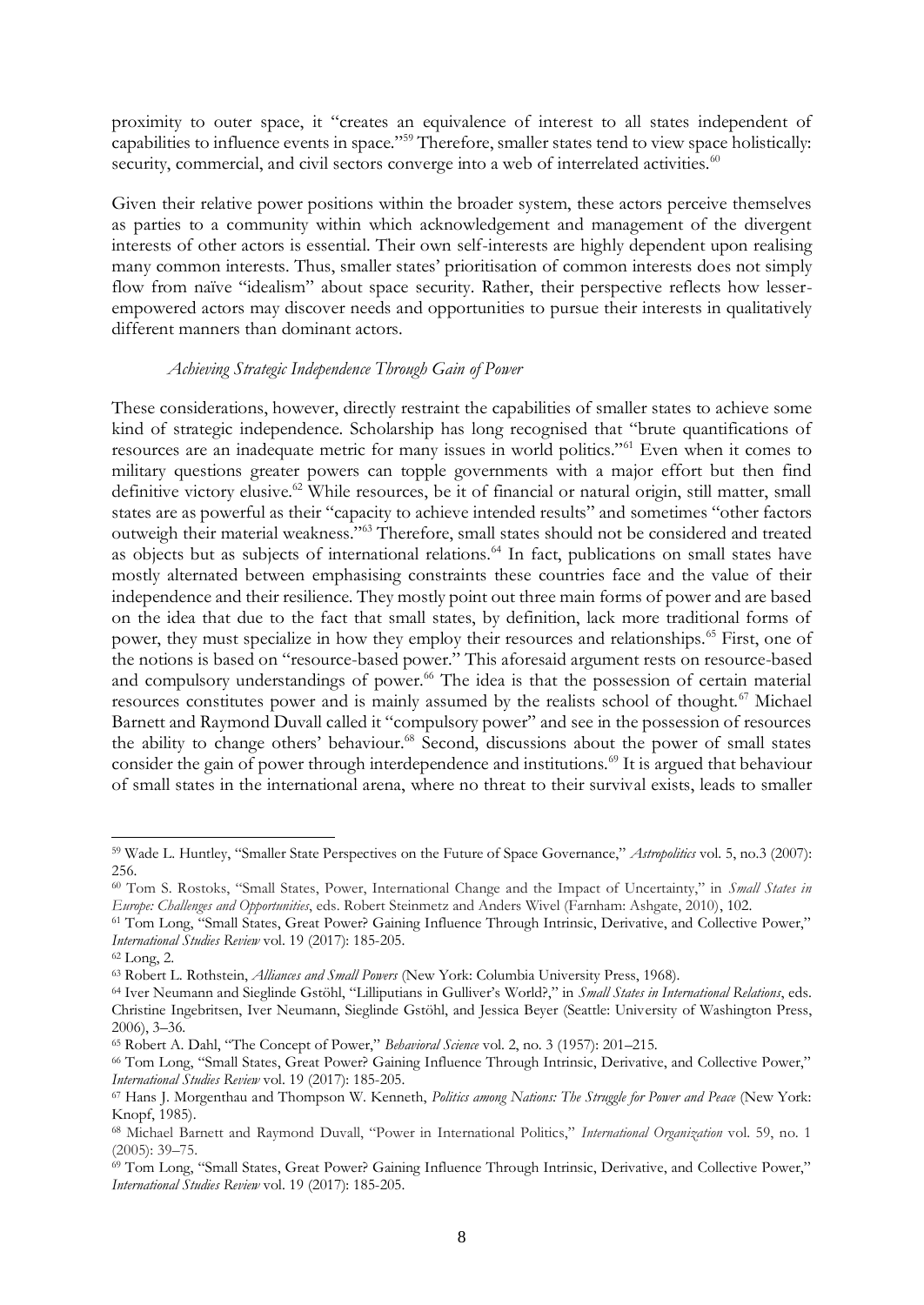states "punching above their weight."<sup>70</sup> Additionally, institutional arrangements allow them to have a greater voice and grant them a greater degree of influence. Third, smaller states can attain power through norms.<sup>71</sup> Annette Fox notes that "the ability of a state to secure what it wants through the use of violence is only one mark of political power {...} small states may have at their command the capacity to appeal to world opinion, operating from a "rectitude" base."<sup>72</sup> The last form of power is based on the idea of attaining influence by co-opting foreigners through the attractiveness of one's values, ideas and practices. Such soft power approaches may be much cheaper than hard military force and may seem a valid and interesting alternative to small states. Then for small states, military force often seems to fail as an instrument of policy, which "invites the view that it is becoming obsolescent and even anachronistic."<sup>73</sup>

### *Choosing the Right Strategic Approach* —*A Crucial Juncture for the Future*

States must pay close attention to the choice of strategy they pursue. Soft power can often be misunderstood and as a consequence mis-assessed as a substitute of military force. This also applies to the space domain. While small states may face all of the above mentioned constraints and limitations and, thus, feel weak when it comes to military power, it does not mean that soft power should directly be considered the policy of choice.<sup>74</sup> The space domain is—if not already—well on the way to become the scene of military conflict and will without any doubts remain it and civil as well as military vulnerability of states is likely to persist well into the future.<sup>75</sup> While a stable sense of mutual vulnerability as experienced through the nuclear deterrence doctrine is unlikely to emerge in the short run, and may not even hold in the long run if it did reappear like in the previous space age, the increase in space-military-related events and thus of space rivalries must be cause for concern for established space powers, as well as for small states, that depend on space-based services provided by others.<sup>76</sup> As Haas stresses, "for better or worse, the coming decade may be decisive in shaping the future of our tenuous presence along this vulnerable frontier."<sup>77</sup> To be prepared for this potential eventuality, Thailand now finds itself at the crucial juncture of choosing the right strategic approach to operate effectively into this crucial domain.

#### **Thailand: A Smaller-State Space Power?**

According to the Lowy Institute 2020 Asia Power Index, Thailand is registered as a "middle power" with its power ranking increasing by one spot from last year.<sup>78</sup> Most notably, Thailand is categorised as an overall "overachiever" country on the power index on account that it exerts more

<sup>70</sup> Laurent Goetschel, "The Foreign and Security Policy Interests of Small States in Today's Europe," in *Small States Inside and Outside the European Union*, ed. Laurent Goetschel (Boston: Springer, 1998), 13–31.

<sup>71</sup> Ian Manners, "Normative Power Europe: A Contradiction in Terms?," *Journal of Common Market Studies* vol. 40, no. 2 (2002): 235–58.

<sup>72</sup> Annette Baker Fox, *The Power of Small States: Diplomacy in World War II* (Chicago: University of Chicago Press, 1959). <sup>73</sup> Colin S. Gray, "Hard Power and Soft Power: The Utility of Military Force as an Instrument of Policy in the 21st Century," *Strategic Studies Institute* (Apr. 2011): 1-73.

<sup>74</sup> Gray*, "*"Hard Power and Soft Power," 5-8.

<sup>75</sup> Michael Haas, "Vulnerable Frontier: Militarized Competition in Outer Space," in *Strategic Trends 2015: Key Developments in Global Affairs*, eds. Oliver Thränert and Martin Zapfe (ETH Zurich: Center for Security Studies, 2015), 64-80.

<sup>76</sup> Haas.,65-67.

<sup>77</sup> Haas*.*, 69.

<sup>78</sup> Staff, "Asia Power Index 2020 Edition," *Lowy Institute,* Jan. 1, 2020.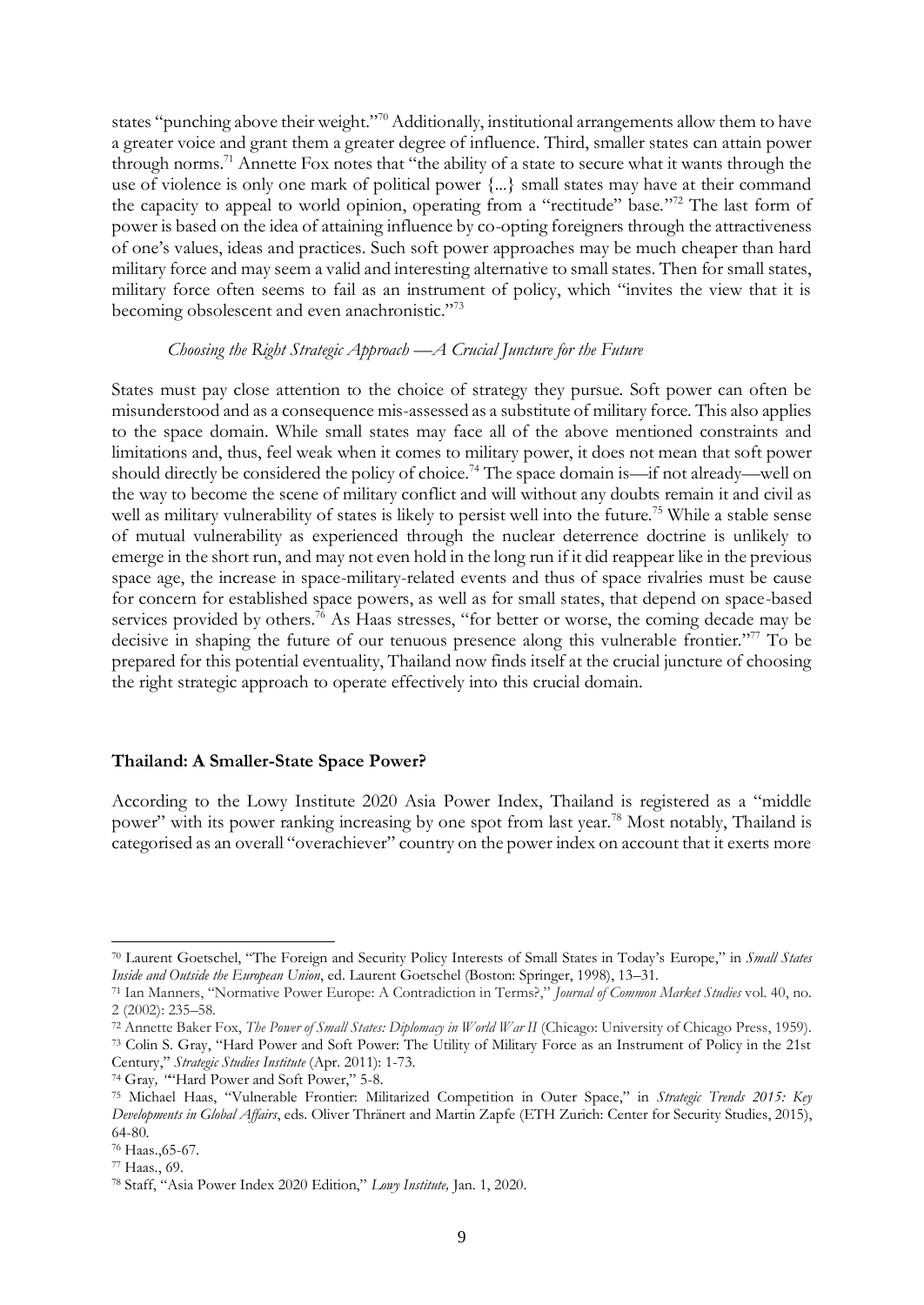influence in the region than expected given its available resources. This classification of Thailand as a "regional middle power" is frequently repeated in various academic articles.<sup>79</sup>

Yet, one must question the underlying assumption in the modelling that leads to the categorisation of Thailand as a middle power and overall overachiever country. The rising prominence of the space domain and traditional lack of power of non-great-powers in this domain is underrepresented in the future military posture or power projections sub-sections. The modelling's nonalignment with the contemporary strategic and operational environment and trends may inadvertently result in an overestimation of Thailand's contemporary and future overall relative power within and outside of the geographic region.

A recent analysis of Thailand's procurements for the space domain<sup>80</sup> affirms revisiting whether the country should indeed retain its middle power and overall overachiever country status. After qualitatively juxtaposing the rapidly burgeoning centrality of the space domain for a state's overall security to Thailand's nominal historical and contemporary capabilities in the domain, it becomes less clear that the country should indeed retain a middle power status.

At the very least, even after accepting that the contemporary strategic environment and trends in the space domain do not yet holistically affect Thailand's overall overachiever status and, thus, its middle power status, Thailand's historical and contemporary strategic approach towards the space domain nonetheless coheres with the aforementioned description of smaller-state space power in the previous section with its focus on power asymmetry in inter-state relations and adoption of a multilateral, non-adversarial and holistic approach towards the space domain.

Even prior to its first operational use of space in the 1970s, Thailand's foreign policy approached the space domain through cooperation and not competition with other states and international organisations due to its recognition of the power asymmetry between great and smaller-state space powers. Thereupon, the country consistently entered into bilateral, regional or multilateral cooperation agreements with numerous states and organisations on space-related activities. Thailand ratified two United Nations space treaties—the Outer Space Treaty of 1967 and the Rescue Agreement of 1968—and acknowledges the significant role of the United Nations Committee on the Peaceful Uses of Outer Space (UNCOPUOS) in the development of space and all attendant applications. Since 2004, Thailand has contributed to and participated in activities under other United Nations affiliations.<sup>81</sup> For instance, as part of a schedule meeting for the Economic and Social Commission for Asia and the Pacific (ESCAP) on the 10th of October 2018, Thailand hosted ministers and heads of the space community from over thirty countries across the Asia-Pacific region in Bangkok for the Third Ministerial Conference on Space Applications for Sustainable Development in Asia and the Pacific , which "adopted two documents that will guide work in the region for the next decade: (1) the *Ministerial Declaration on Space Applications for Sustainable Development in Asia and the Pacific* and (2) the *Asia-Pacific Plan of Action on Space Applications for Sustainable Development (2018–2030)*."<sup>82</sup>

Since its first operational use of space in the 1970s, Thailand opted towards a holistic approach to space affairs: security, political, commercial and civil sectors converging into a web of interrelated

<sup>79</sup> Bonnie Bley, "A Middle-Power Moment," *The Interpreter*, Aug. 23, 2020; Chietigj Bajpaee, "Have Asia's Middle Powers Come of Age," *The Diplomat*, Oct. 07, 2020; Stephen R. Nagy, "Middle Power alignment in the Indo-Pacific: Securing agency through Neo-middle Power Diplomacy," *East Asia Security Centre*, Aug. 2020.

<sup>80</sup> Hadrien T. Saperstein, "Thailand's Space Program Drifts Out of China's Orbit," *East Asia Forum*, Dec. 12, 2020.

<sup>81</sup> Chukeat Noichim, "The Asean Space Organization Legal Aspects and Feasibility," *PhD Dissertation* (Leiden: Leiden University, 2008).

<sup>82</sup> Economic and Social Commission for Asia and the Pacific, "ICT and Disaster Risk Reduction: Integration Of Geospatial Information For Resilience Building," *United Nations,* Oct. 10, 2018.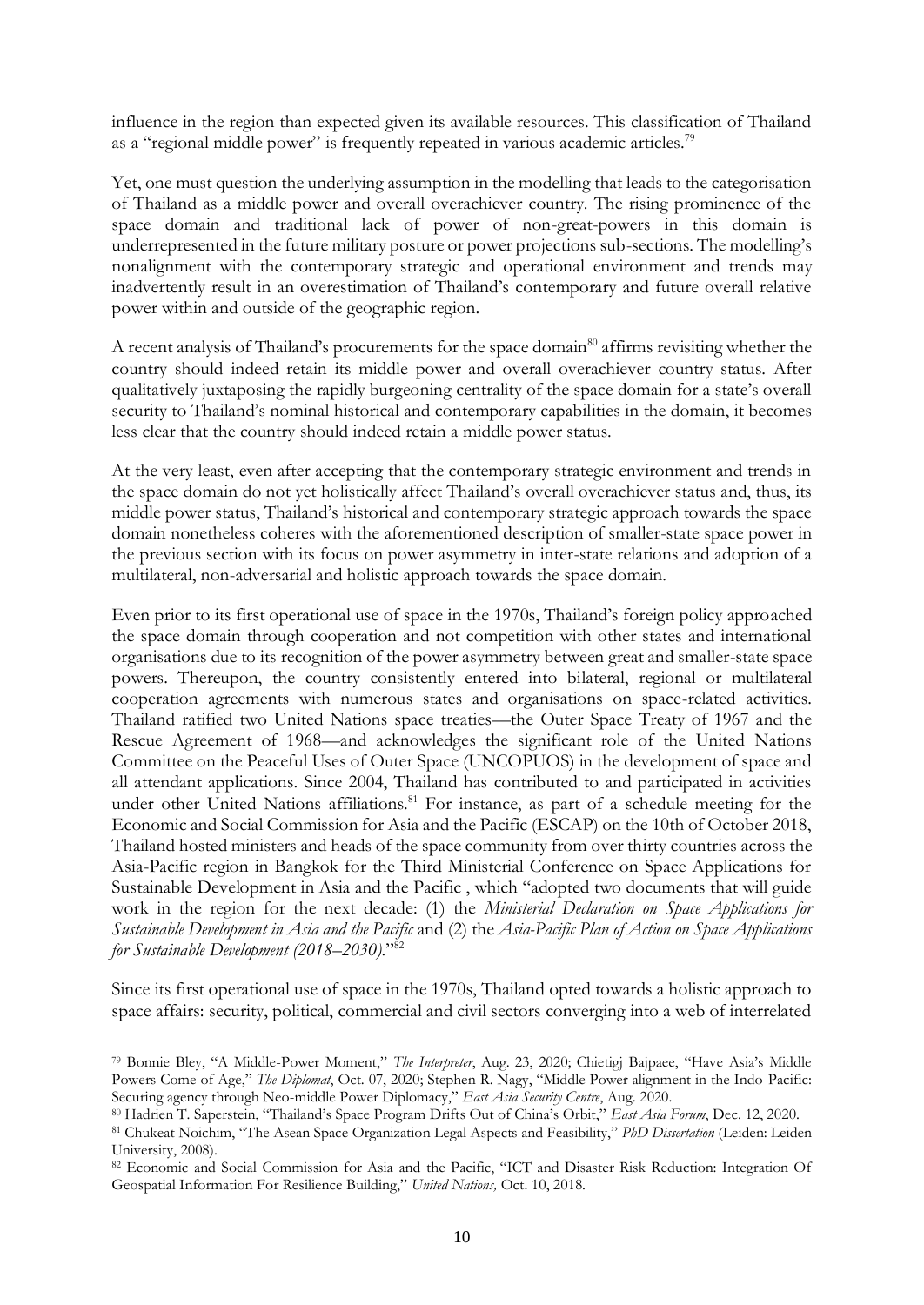activities. A ground receiving station was established to utilise data from National Aeronautics and Space Administration's (NASA) Earth Resources Technology Satellite-1 in 1971, the first of its kind in Southeast Asia. Shortly thereafter, Thaicom Public Company Limited launched its first communication satellite in 1993.<sup>83</sup> Jumping to nowadays, the Geo-Informatics and Space Technology Development Agency (GISTDA)—a Thai space agency formed in the early 2000s that is responsible for remote sensing and satellite technology development—"used space applications to combat COVID-19, in particular to enable policymakers to utilize COVID-19 related data {...} [by] visualising the impact of the policies employed in the country. For example, GISTDA analysed reduced night-light images to monitor the impact of lockdown measures."<sup>84</sup>

The focus on a holistic approach was always intended to serve a broader domestic purpose, notably economic development. In the last years, this intention was raised to a "whole-of-government approach" through the National Space Policy Committee's (NSPC) adoption and promotion of the "NewSpace" concept, with a focus on domestic space technology and sustainable economic development.<sup>85</sup> The latest public-private partnership on investments of 100 million baht between Telecom of Thailand (TOT) and Mu Space Corporation, a three-years old domestic private satellite and space technologies firm, attests to the continued commitment to the NewSpace concept.<sup>86</sup> In 2021, Mu Space will hold a soft opening on the first large-scale factory to produce and assemble spacecrafts in Thailand. The factory is also supposed to produce satellite parts and communication systems, like a locally made "global positioning system" (GPS), along with sufficient room allowance for robotic and autonomous systems testing on unmanned vehicles used in the planned lunar mission.<sup>87</sup>

Over the last years, the Royal Thai Air Force (RTAF) with support from the Thai Ministry of Defence (MOD) and Royal Thai Armed Forces Headquarters (RTARF-HQ) attempted to enhance the NewSpace's "comprehensive development" strategy in four basic space activities and applications—space telecommunication, remote sensing, satellite navigation and research and development—by infusing the "comprehensive security" and "resilience" principles,  $88$  which includes amongst other things a muted militarisation of Thailand's space efforts. Instead of a departure from the noted non-adversarial and holistic approach, this latest lexical and doctrinal emphasis on the "national security" dimension actually hopes to reinforce those two historical approaches by adopting a non-offensive defence or restrained military strategy (further discussed in the next section).

This newfound emphasis on the security dimension within its holistic approach has thus far resulted in increased monetary investments and manpower in an effort to shore up its space capabilities and protect against future threats. At the organisational level, this translated into the establishment of a new RTAF Space Operations Center (SOC/Centre), launched on the 16th of

<sup>83</sup> Nandini Sarma, "Southeast Asian space programmes: Capabilities, challenges and collaborations," *Observer Research Foundation*, Mar. 07, 2020.

<sup>84</sup> Economic and Social Commission for Asia and the Pacific," Geospatial Practices for Sustainable Development in Asia and the Pacific 2020: A Compendium," *United Nations* (2020): 85.

<sup>85</sup> Staff, "Thailand Pushes Forward Strategy Space Affairs and Technologies," *Pattaya Mail*, Jul. 10, 2020.

<sup>86</sup> Komsan Tortermvasana, "Reach for the Stars," *Bangkok Post*, Nov. 7, 2020.

<sup>87</sup> Staff, "Mu Space soft launches factory in Thailand, to build first spaceship in 2021," *Telecompaper*, Dec. 29, 2020; Ammarin Pimnoo, "Opportunity of Thailand Space Industry via National Space Exploration Project of GISTDA," *NASA Advisory Council*, Oct. 31, 2019. Pimnoo suggests that other domestic aerospace companies to track are the C.C.S Group, Lenso Aerospace, and Senior Aerospace (Thai branch). Analysts should also keep a close eye on domestic small and medium-sized enterprises (SMEs), like Astroberry, Space Zab, HG Robotics, and Maidana Research.

<sup>88</sup> Ralph Emmers, "Comprehensive Security and Resilience in Southeast Asia: ASEAN's Approach to Terrorism," *Pacific Review* vol. 22, no. 2 (2009): 159-177.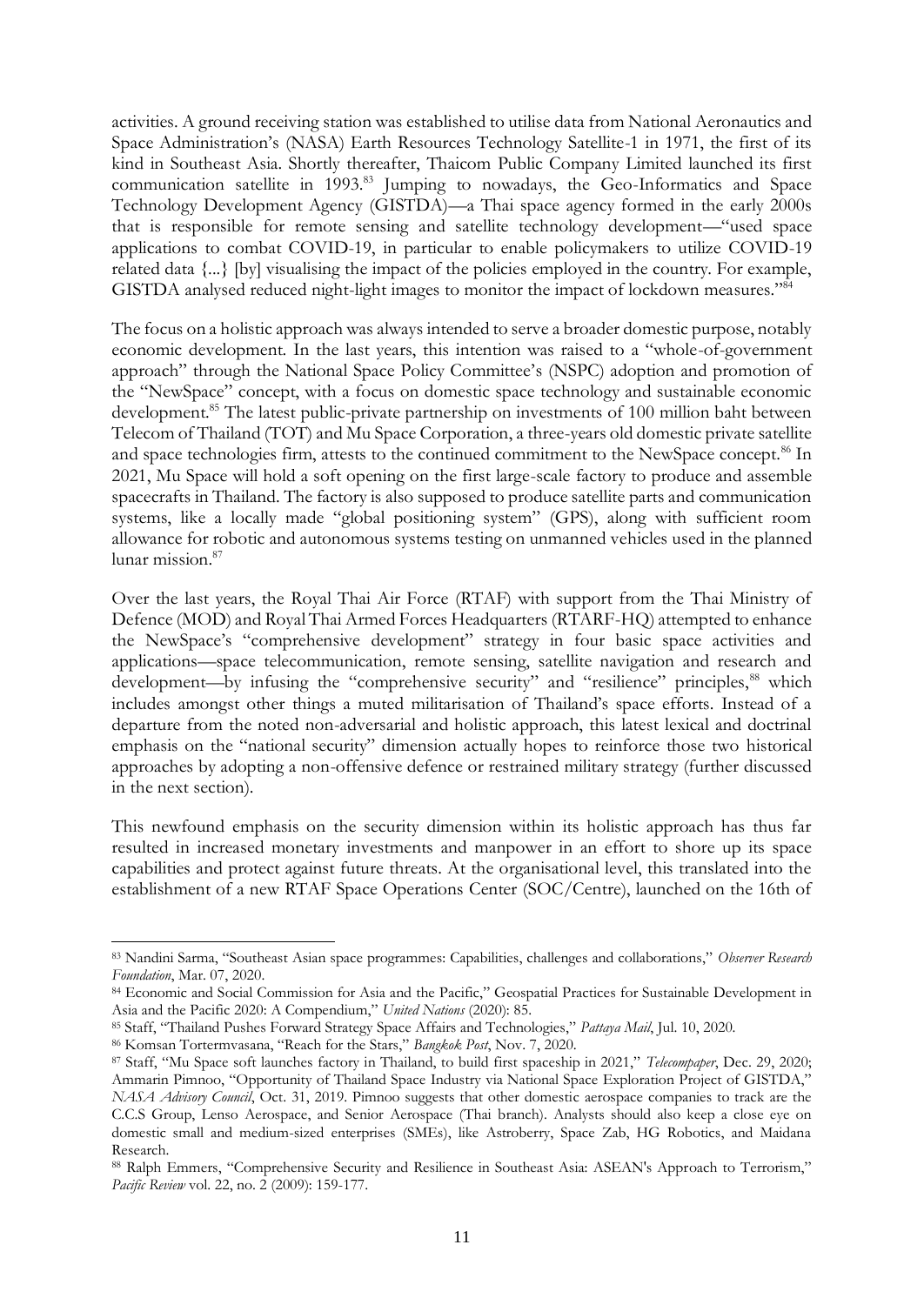August, 2019.<sup>89</sup> The RTAF SOC stands as the primary organisation to prevent and preserve national security in space for Thailand. The Centre holds several units, including an "operations unit" responsible for space mission planning and a "space patrol unit" responsible for outer space patrols.<sup>90</sup> It also led to the procurement of Thailand's first and second military satellites from Innovative Solutions in Space of the Netherlands.<sup>91</sup> The first of the two satellites was already launched through the French Arianespace Vega rocket at the Guiana Space Centre in French Guiana,  $^{92}$  while the second is scheduled for launch through the Soyuz rocket at a later date.<sup>93</sup>

This effort to rebalance the domestic conversation between the political, commercial and security dimensions by the military establishment can already be seen to have had an impact on civilian governmental agencies and ministries, like the Ministry of the Digital Economy and Society (MDES).<sup>94</sup> Over the last months, the leadership in the civilian institutions have moved beyond their held coupled position of "sustainability" and "prosperity," now frequently discussing in public venues needing a robust national security dimension. Just weeks ago, Colonel Setthapong Mali Suwan, Vice-Chairman of Telecommunications in the MDES, publicly expressed this concern in a recorded interview. He stated that "Thailand should sustain its traditional balancing role in competition over space affairs between great-powers or else it will be required to follow policies dictated by other states and that there is a need to urgently promote the development of the country's own space technology to prevent a loss of bargaining power."<sup>95</sup>

The RTAF successfully started the process to rebalance Thailand's holistic approach towards the space domain. Nonetheless, prior to his retirement, the then Air Chief Marshal Manat Wongwat estimated that it will take roughly seventeen years (2037) for the air force to satisfy the procurement ends designated for the security dimension. Speaking during a keynote address on the "[Royal Thai] Air Force and Defence Industry Development," he posited that this long delay is necessary to allow domestic manufacturing companies sufficient time to raise their level of production to a high enough standard and expand their production of high-tech equipment to include the production of software. This amelioration would allow the air force to augment its prevailing domestic procurement acquisition percentages up from ten-or-twenty percent<sup>96</sup> and, correspondingly, increase Thailand's resilience against future threats from and in the space domain. Though this is the declared end date, a recent analysis of Thailand's indigenous defence industry doubts whether this delay is even inexorably tenable seeing that the country still has not adopted a systematic long-term approach towards its growing indigenous defence industry.<sup>97</sup>

In the 2021 fiscal year Thailand's smaller-state space power will increasingly move centre stage in public discussion, albeit unlikely to test whether a power status upgrade (e.g. middle-state space power) is warranted. Although further information and instruction is to come in the coming weeks from the government, the NSPC already ratified its intention to bolster the *National Space Strategy 2016-2035* and revise the *National Space Master Plan 2017-2036*. In that effort the Committee is amid the final stages for the approval and enactment of a *National Space Act* and a *National Space Master* 

<sup>89</sup> Prashanth Parameswaran, "What's in Thailand's New Military Space Center Launch," *The Diplomat*, Aug. 23, 2020. <sup>90</sup> Staff, "RTAF Opens Space Operations Center," *Pattaya Mail*, Aug. 23, 2019.

<sup>91</sup> Staff, "Thailand's Air Force Set to Launch a Napa-1 Security Satellite," *Chiang Rai Times*, Jun. 17, 2020.

<sup>92</sup> Caleb Henry, "Arianespace launches Vega on return-to-flight mission with 53 smallsats," *SpaceNews*, Sep. 03, 2020.

<sup>93</sup> Pugnatorius Research, "No Rocket Science: Space and Satellite Business in Thailand," *International Lawyers Kingdom of Thailand*, Sep. 14, 2020.

<sup>&</sup>lt;sup>94</sup> Hadrien T. Saperstein, "Thailand's Space Program Drifts Out of China's Orbit," *East Asia Forum*, Dec. 12, 2020.

 $95$  Online Manager, "'เศรษฐพงค์' เชื่อสหรัฐฯลุยนโบายอวกาศกับชาติพันธมิตร หลังได้ ปธน.ใหม่,"  $MGR$  Online, Nov. 08, 2020.

<sup>&</sup>lt;sup>96</sup> Watcharapussaya Nawin, "**กองทัพอากาศจับมืออีอีชี พัฒนาอุตฯป้องกันประเทศ**," *BangkokBizNews*, Aug. 23, 2020.

<sup>97</sup> Hadrien T. Saperstein, "A reckoning for Thailand's Indigenous Defence Industry," *The Interpreter*, Dec. 09, 2020.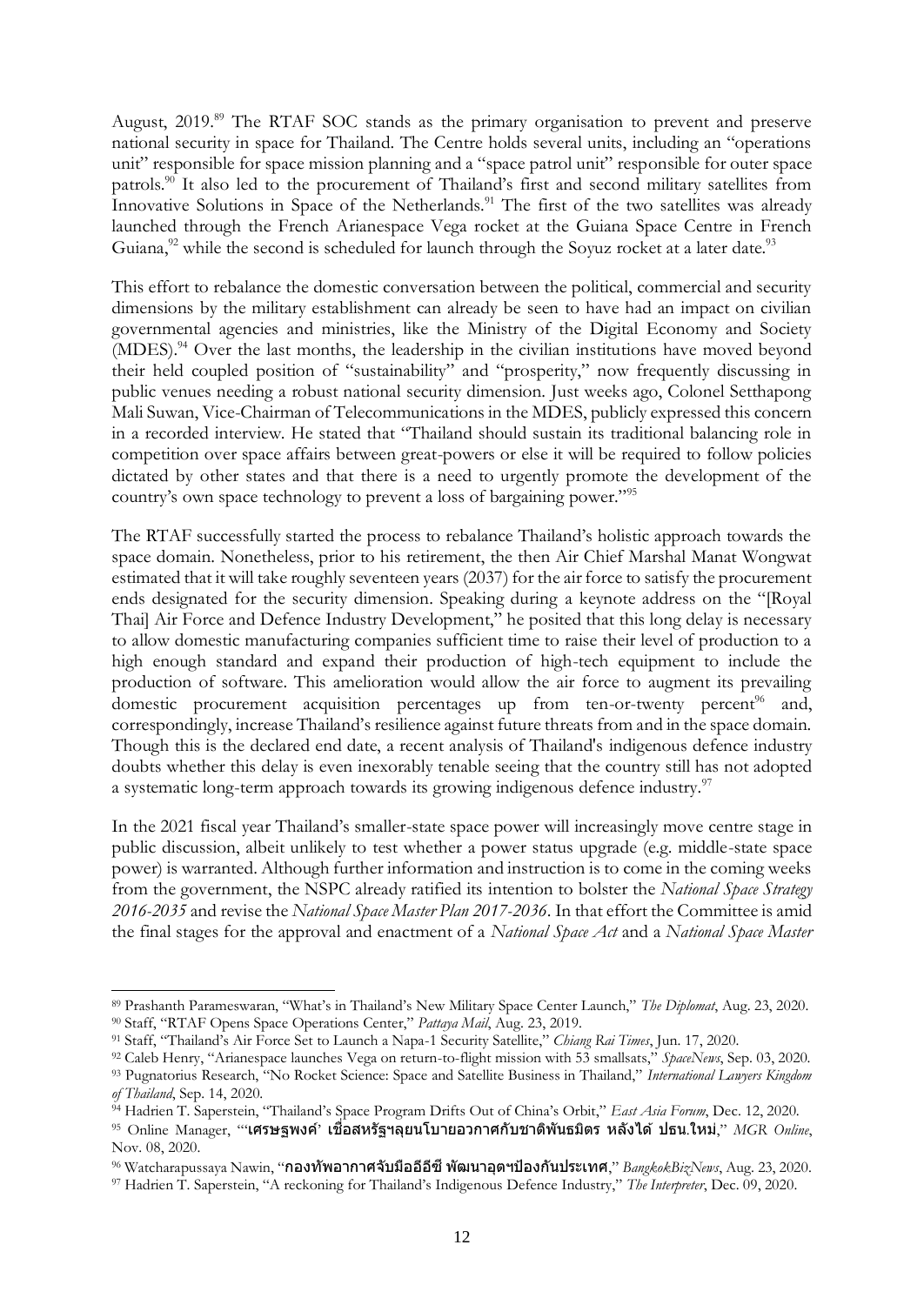Plan 2020-2037.<sup>98</sup> While the former aspires to create a baseline for Thailand's domestic use of space in alignment with pre-established international law and establish a regulatory body for satellite sales and purchases, the latter is needed to study the status and obstacles of Thailand's space affairs in the contemporary strategic environment and trends for future space development.<sup>99</sup> It will nevertheless take further time and research to certify whether the Committee's forthcoming efforts either breaks or reaffirms the smaller-state space power status held since prior to the inception of Thailand's operational use of space.

## **Thailand's "Five No" Positions for the Space Domain**

As the last section concluded, Thailand's smaller-state space power has hitherto maintained a focus on power asymmetry in inter-state relations and a multilateral, non-adversarial (e.g. non-offensive defence or restrained military strategy) and holistic approach towards space-related activities throughout its history and in the contemporary strategic environment. However the Royal Thai Government (RTG) still lacks a systematic professional treatment on the transition from militarisation to the weaponisation of the space domain that has only accelerated over the last decade. This may have been averted, though. Prior to the establishment of the RTAF Space Operations Centre, the Strategic Studies Centre (SSC) at the Thai National Defence Studies Institute (NDSI) had already produced and publically released a work that had partly treated this transition from defensive to offensive capabilities in the space domain inside a case study of the impact of the Sino-American competition on Thailand.<sup>100</sup> The conclusions and understandings drawn from part of this study never translated into the RTAF's strategic thought and operationalisation for the space domain. This present lack of treatment by the air force implicitly engenders "five no" positions in its strategic and operational approach towards the space domain.

First, the RTAF holds *no* truly independent, unitary space domain concept. The RTAF's most explicit articulation of the space domain are found in the *White Paper 2020*<sup>101</sup> and the *20 Years Air*  Force Strategy.<sup>102</sup> In both documents, the RTAF does indeed explicitly articulate that the space domain occupies the "fifth dimension of warfare" together with the land, maritime, air and cyber domains. Yet it is arduous to discern exactly how the RTAF's formation of its space domain concept is not solely an enabler for operations in other domains, notably the cyber domain, in lieu of a truly independent, unitary domain. Perhaps, part of the lack of independent structure to the RTAF's space domain concept is that its formation arrives immediately after an attempt to modernise the three service branches through the Network Centric Warfare (NCW) concept<sup>103</sup>

 $^{98}$  Narumol Pinyosinwat, "รอง นรม. ประวิตรฯ ย้ำดำเนินการกิจการอวกาศของประเทศให้เกิดประโยชน์ต่อเศรษฐกิจ สังคม ความมั่นคง สิ่งแวดล้อม และ ประชาชน อย่างเป็นรูปธรรม," Royal Thai Government, Feb. 03, 2020, https://www.thaigov.go.th/news/contents/details/26240.

<sup>99</sup> Geo-Informatics and Space Technology Development Agency, "แผนปฏิบัติราชการ สำนักงานพัฒนาเทคโนโลยีอวกาศและภูมิสารสนเทศ (องค์การมหาชน) ระยะ 5 ปี วาระแรก 3 ปี (พ.ศ. 2563 – 2565)," *Royal Thai Government* (Oct. 2019), 33.

<sup>&</sup>lt;sup>100</sup> Chayanisa Ratsutikul and *et al*., "**การศึกษาเชิงเปรียบเทียบยุทธศาสตร์ ความมั่นคงของประเทศมหาอำนาจ** สาธารณรัฐประชาชนจีน และสหรัฐอเมรกา," *Strategic Studies Center* (2018): 1-161.

<sup>101</sup> Royal Thai Air Force, "White Paper 2020," *Royal Thai Government* (Feb. 2020): 1-100.

<sup>102</sup> Royal Thai Air Force, "ยุทธศาสตร์กองทัพอากาศ พ.ศ. 2551-2562 (ฉบับปรับปรุง พ.ศ. 2557)," *Royal Thai Government* (2014): 1-64.

<sup>103</sup> Hadrien T. Saperstein, "The Royal Thai Navy's Maritime and Naval Strategic Thought in the Post-Global Financial Crisis Period," *Strife Journal*, Issue 13 (Summer 2020): 15-38; Arthur K. Cebrowski and John J. Garstka, "Network-Centric Warfare: Its Origin and Future," U.S. Naval Institute Proceedings (January 1998). Cebrowski's Network Centric Warfare concept was once explained as "the shift from platforms to networks, the shift from viewing actors as independent to viewing the battlefield continuously in an identical picture, and the importance of making strategic choices to adapt or even survive in such changing warfare philosophy."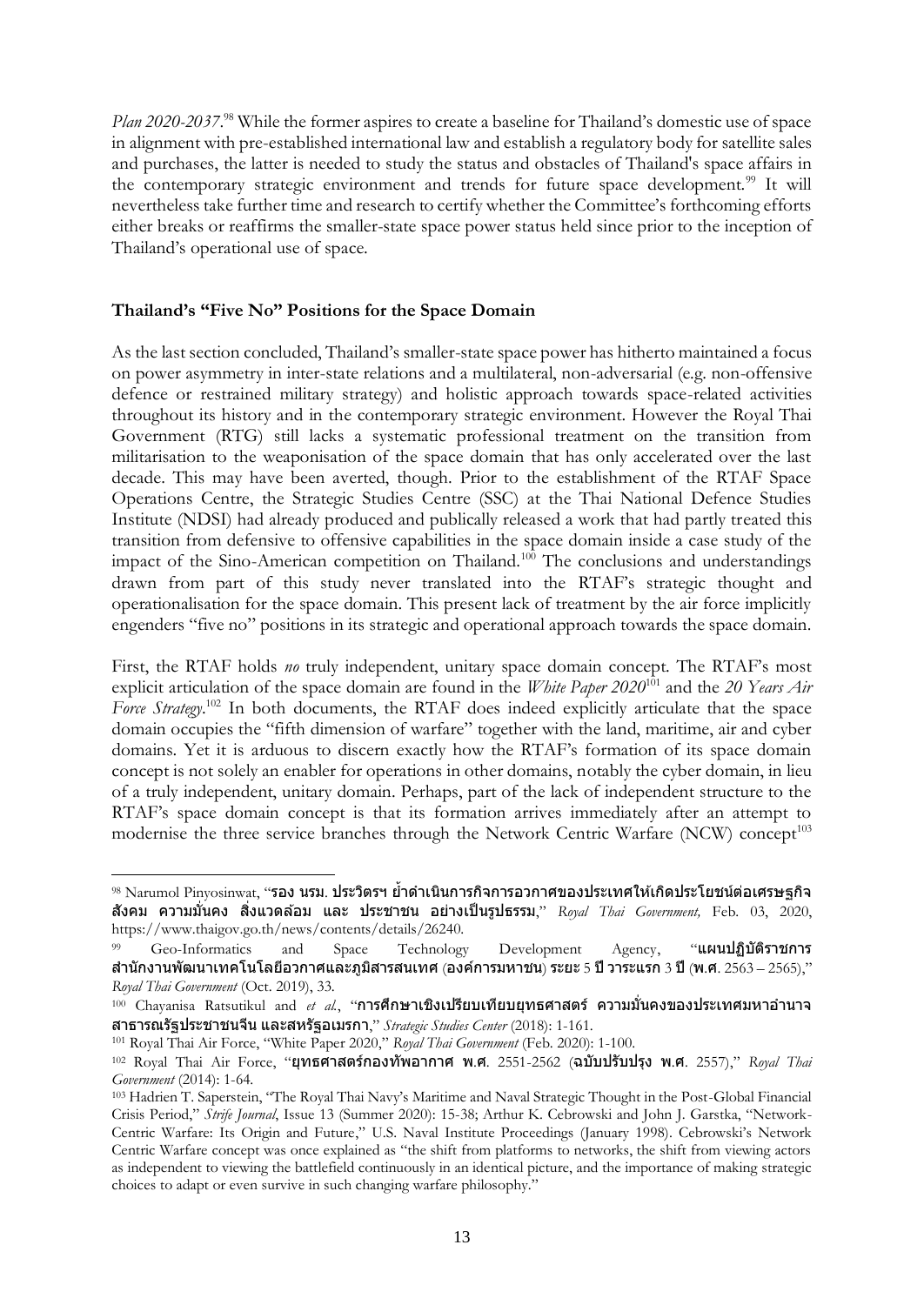over the last decade.<sup>104</sup> As the implementation took a decidedly technicist turn rather than a strategic and operational level focus amid the process,<sup>105</sup> the RTAF's space domain concept currently fits more appropriately with the upper or "sensor" layer in the Network Centric Operations (NCOs)<sup>106</sup> concept than as an independent, unitary domain.

Second, the RTAF does *not* interpret the space domain as a "war-fighting" domain, but an operational domain.<sup>107</sup> The same two documents mentioned above never explicitly discuss the process to counter efforts by great-powers to weaponise the space domain through the acquisition of offensive capabilities. The white paper's "10-Year Requirement Plan [2020-2030]" section only conveys the organisation's intent to invest in *defensive* space capabilities and space situational awareness (SSA) technology,<sup>108</sup> (also called, space domain awareness (SDA)).<sup>109</sup> In declaring so, the RTAF has placed priority in integration and interoperability of assets belonging to different agencies, ministries, and other service branches. It is also more concerned using these assets as enablers of terrestrial and cyber military operations (such as for communications and intelligence, surveillance, and reconnaissance (ISR)), rather than those with the capability of denying space to adversaries.<sup>110</sup> This effectively leads the organisation to interpret the space domain as an operational and not war-fighting domain. This interpretation is commonplace with countries developing nascent space programmes and managing limited space capabilities. Again though, as Thailand ameliorates its conceptual understanding of and acquires advanced capabilities in the space domain, it might accordingly begin to choose to transition away from strictly possessing operational capabilities towards acquiring certain "needed" war-fighting capabilities.

<sup>104</sup> Royal Thai Air Force, "ยุทธศาสตร์กองทัพอากาศ พ.ศ. 2551-2562 (ฉบับปรับปรุง พ.ศ. 2557)," *Royal Thai Government* (2014): 1-64; Rithi Indrawut, "Thai Armed Forces and Network Centric Warfare," *Military Information Technology Center* (no date), http://www.ilc2012.org/ilc60/images/frile/menuL10/manulelf1020.14.pdf.

<sup>105</sup> Hadrien T. Saperstein, "A Death of Hominidae Strategy," *Strife Journal,* Issue 14 (Winter 2020): 28-40; Peter Haynes, Toward a New Maritime Strategy: American Naval Thinking in the Post-Cold War Era (Annapolis: Naval Institute Press, 2015), 89. It may be necessary to suggest that the lack of independent structure to the RTAF's space domain concept is a result of "techno-strategists" inside the organisation replicating the decisions made by the "bureaucratic managers" that came to dominate the United States Navy's strategic thought in the mid-1990s, who were themselves more concerned with maximising a "joint operations'' concept than construction of a new dimension of warfare (e.g. space).

<sup>106</sup> Director of Force Transformation, "Network Centric Warfare: Creating a Decisive Warfighting Advantage," *Office of the Secretary of Defense* (Winter 2003), 4. The three levels from bottom-to-up are: (1) Effectors, "regardless of service;" (2) Decision Makers, "regardless of location;'" and, (3) Sensors, "regardless of platform."

<sup>107</sup> Franz-Stefan Gady, "How the US Space Force Doctrine Paves the Way for Future Warfighting," *The Diplomat*, Nov. 18, 2020; Colin Clark, "General Hyten On the New American Way of War: All-Domain Operations," *Breaking Defense*, Feb. 18, 2020; Eliahu Niewood, Greg Grant, and Tyler Lewis, "A New Battle Command Architecture for Multi-Domain Operations: Countering Peer Adversary Power Projection," MITRE Corporation (2019): 1-19. In contrast to smaller-state space powers, great-powers view space as a war-fighting domain. This position usually presupposes the adoption of multi-domain, "cross-domain" and "all-domain" warfare concepts. While the first two might be more familiar terms to readers, the latest seeks to "combine "space, cyber, deterrent, transportation, electromagnetic spectrum operations, missile defense—all of these global capabilities together {...} to compete with a global competitor and at all levels of conflict."

<sup>108</sup> Prashanth Parameswaran," What's in the Thailand Air Force's New White Paper?," *The Diplomat*, Feb. 24, 2020; Greg Waldron, "Thai air force issues exhaustive list of aircraft requirements for 2020s," *Flight Global*, Feb. 21, 2020. <sup>109</sup> Hadrien T. Saperstein, "The Royal Thai Navy's Maritime and Naval Strategic Thought in the Post-Global Financial Crisis Period," *Strife Journal*, Issue 13 (Summer 2020): 22. Across the Royal Thai Armed Forces (RTARF), the phrase "situation awareness" can be interchanged with "domain awareness" without any changes necessary to accommodate the different word selection.

<sup>110</sup> Alexandra Stickings, "Space as an Operational Domain: What Next for NATO?," *Royal United Services Institute* vol. 40, no. 9 (2020): 1-3.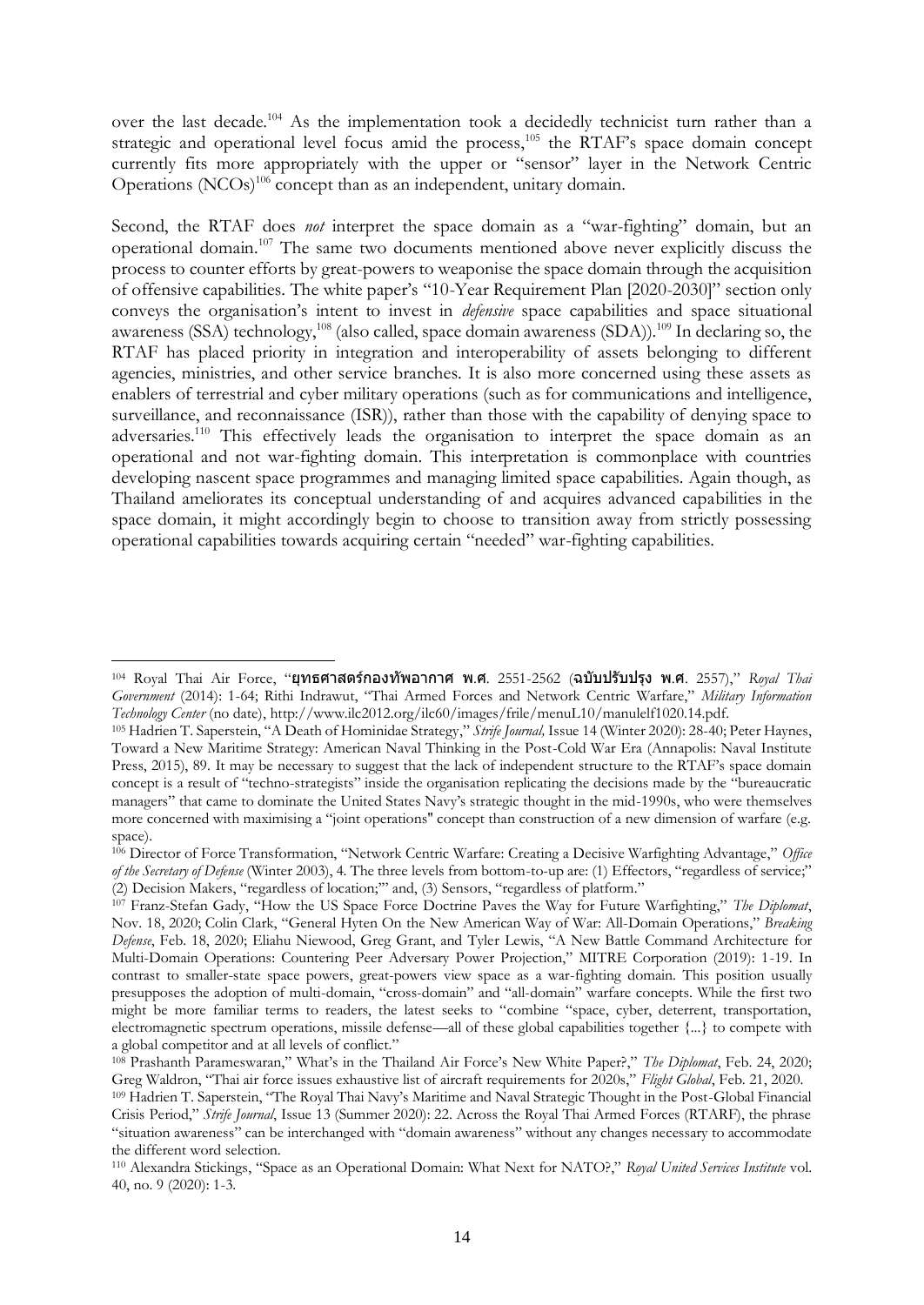Third, the RTAF possesses *no* strategic or operational protocol towards "space hybrid provocations or operations" in the space domain.<sup>111</sup> In 1996, Colin S. Gray published a now wellknown essay entitled "The Influence of Space Power Upon History," which posits that "despite [space's] growing importance, no comprehensive theory of space power has been formulated."<sup>112</sup> In an attempt to correct such failings almost a decade later, John Klein penned that the absence of a space power theory may be relieved in the short term by applying Sir Julian S. Corbett's maritime strategic theory.<sup>113</sup> Gray still subsequently found much left to be desired from this argument seeing that there remains serious limitations with the application of the Corbettian understanding of offence, defence, concentration, and dispersal in the space domain.<sup>114</sup> Others expanded on this work stating that pairing "the writings of [Alfred Thayer] Mahan and Corbett as a starting point for future conversations regarding a strategic approach offers firm ground upon which to build."<sup>115</sup> This position was reaffirmed recently by Manuel Moreno Minuto, voicing that "the same strategic approach used by Mahan, Corbett, and in more recent times by Gray, Klein,  $\{\ldots\}$  can be a useful instrument for the leaders of the space era."<sup>116</sup>

Under this understanding that the strategic approaches for the maritime domain may be transferred to the space domain, it is therefore unsurprising that the already noted organisational-wide shortcomings attributed to the Royal Thai Navy's (RTN) strategic and operational approach towards the hybridisation of the maritime domain<sup>117</sup> are also found with the RTAF's strategic and operational approach towards the hybridisation of the space domain. It is undeniable that the Centre cannot at this moment thwart the surging trend of space hybrid operations, including "space hijacking,"<sup>118</sup> "shadowing and trailing,"<sup>119</sup> "directed energy operations," "electronic operations," "cyberattacks," or "rendezvous and proximity operations," each aimed at partial or full control of a country's space sectors (so-called, "space sector capture").<sup>120</sup> All of these approaches are more or less currently utilised by great-powers to exploit and learn more about satellite systems from other states, and may quite effortlessly be directed towards Thailand's newest military space capabilities today and over the coming years; especially after it launches and deploys its domestic technology into a sector of outer space (possibly in the future) territorially claimed by great-powers.

<sup>111</sup> Jana Robinson, "Cross-Domain Responses to Space Hybrid Provocations via Economic and Financial Statecraft," *The Prague Security Studies Institute* (March 2018): 1-9; Jana Robinson and *et al.*, "Europe's Preparedness to Respond to Space Hybrid Operations," *Prague Security Studies Institute Report*, (Jul. 2018): 1-27. Robinson defines space hybrid operations as "intentional, temporary, mostly reversible, and often harmful space actions/activities specifically designed to exploit the links to other domains and conducted just below the threshold of requiring meaningful military or political retaliatory responses."

<sup>112</sup> Colin S. Gray, "The Influence of Space Power upon History," *Comparative Strategy* vol. 15, no.4 (1996): 293-308.

<sup>113</sup> John J. Klein, "Corbett in Orbit: A Maritime Model of Strategic Space Theory," *Naval War College Review* vol. 57, no. 51 (Winter 2004): 1-16.

<sup>114</sup> John B. Sheldon and Colin S. Gray, "Theory Ascendant? Spacepower and the Challenge of Strategic Theory," in *Toward a Theory of Spacepower: Selected Essays*, eds. Charles D. Lutes and Peter L. Hays (Washington, D.C.: National Defense University Press, 2011).

<sup>115</sup> Jerry Hendrix and Michelle Shevin-Coetzee, "From Blue to Black: Applying the Concepts of Sea Power to the Ocean of Space," *Center for a New American Security* (Nov. 2016): 1-19.

<sup>116</sup> Manuel Moreno Minuto, "The Space Power of the Nations," *USNI Blog*, Dec. 13, 2020.

<sup>117</sup> Hadrien T. Saperstein, "Modernising the Royal Thai Navy," *East Asia Forum*, Oct. 17, 2020; Hadrien T. Saperstein, "The Royal Thai Navy's Theoretical Application of the Maritime Hybrid Warfare Concept," *Asia Center*, Oct. 12, 2020. <sup>118</sup> Beyza Unal and Mathieu Boulegue, "Russia's Behaviour Risks Weaponizing Outer Space," *Chatham House*, Jul. 27, 2020.

<sup>119</sup> W. J. Hennigan, "Exclusive: Strange Russian Spacecraft Shadowing U.S. Spy Satellite, General Says," *Time*, Feb. 10, 2020.

<sup>120</sup> Jana Robinson and *et al.*, "Europe's Preparedness to Respond to Space Hybrid Operations," *Prague Security Studies Institute Report*, (Jul. 2018): 3. Robinson writes that space hybrid operations "should be thought of as a number of events, rather than a single incident, that probe the gaps in preparedness, readiness, allied coordination and response options of a competitor/adversary."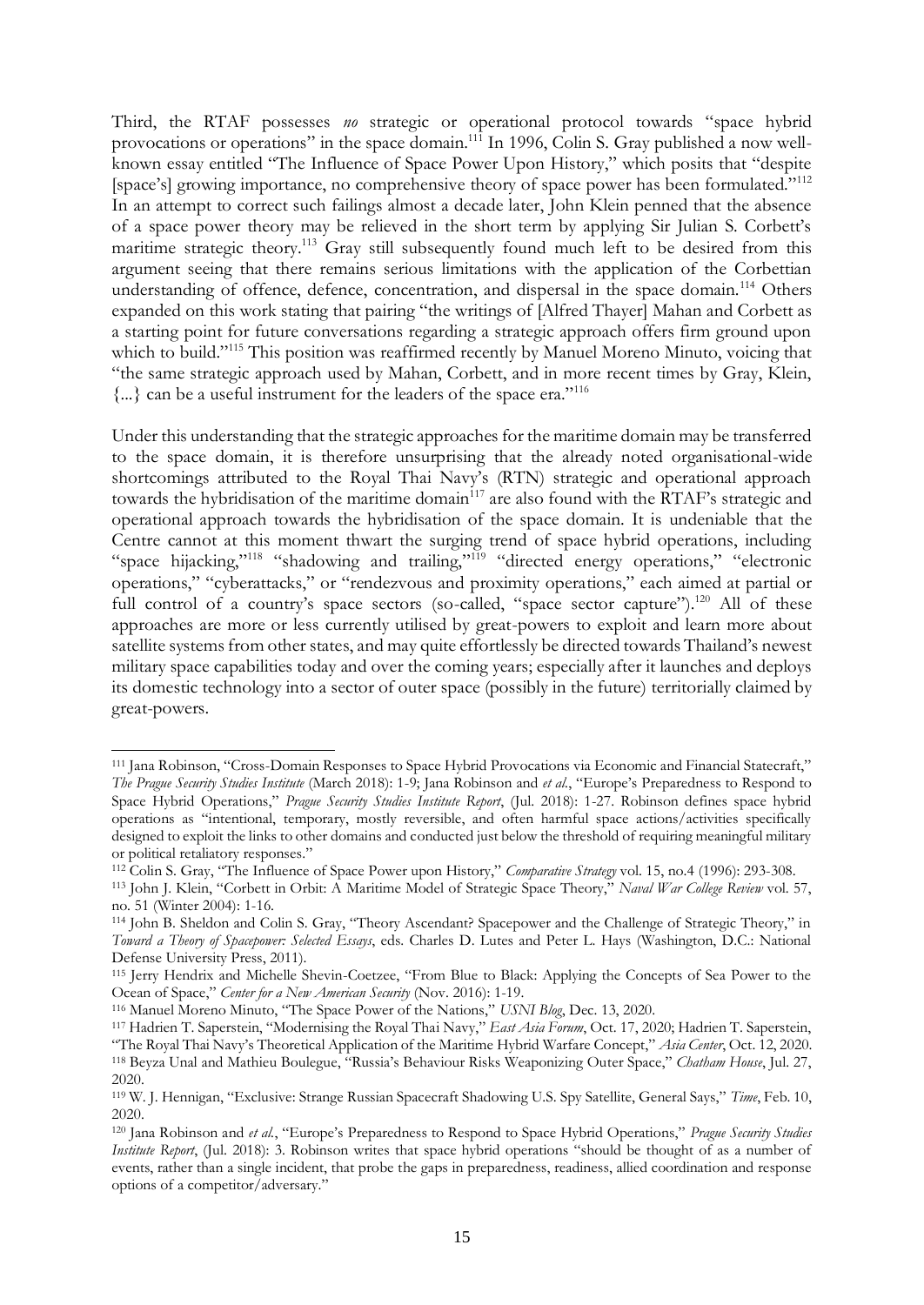The forthcoming *National Space Act* is likely to be another victim of the Thai government's lack of preparation towards the hybridisation of the space domain. To reiterate, the Act is intended for release in the near-future, seeking to create a baseline for Thailand's domestic use of space in alignment with pre-established international law. The issue is that the efforts made by the National Space Policy Committee (NSPC), which includes lawyers from the air force, to develop this baseline has not properly taken under consideration the newest efforts by great-powers in space to apply hybrid provocations, like legal warfare (also called, lawfare). As Michael J. Listener wrote, newcomers to the space game have traditionally given little attention "to the contest that continues to be fought over outer space using the tools of international law and policy."<sup>121</sup> A signal of this shortcoming towards legal warfare will be discussions on overhauling the Act within years of its implementation.

Fourth, the RTAF holds *no* independent, fully-developed "space power" concept. As there is no consensus (yet) about a space power concept within and between great-powers, it is not surprising that in the two documents stated above, the RTAF transplants its airpower concept into the space domain. In other words, the RTAF white paper's single mention of the "space power" concept is again indicative of an organisation that does not possess an understanding of the space domain as a "war-fighting domain." Another indication that the air force holds *no* independent, fullydeveloped "space power" concept is that "space operations" are viewed only as "support operations" for air and cyber domain operations. This lack of separation between the air and space power concept is inherently tied to Thailand being a smaller-state space power with only nascent space capabilities that is thus far unable to operate wholesale in the space domain without first acquiring more dynamic defensive space capabilities and other foundational terrestrial assets, such as domestic satellite, spaceflight orbiter, sub-orbital launching vehicle and reusable spacecraft manufacturing facilities; manned space program training facility; and/or international spaceport with numerous launch platforms.

Fifth, the RTAF does *not* possess a "space deterrence" concept similar to its "air" and "cyber deterrence" concepts. Along with the result that the possibilities of undertaking offensive action against space assets by great-powers remained limited until recently and there is a lack of consensus about a space power concept within and between great-powers, the systematic absence of Thailand's stated response to the flourishing trend of offensive capabilities in the space domain by great-powers in turn begets an absence of a conceptual framework for the acquisition of offensive or "dual-use" purpose capabilities<sup>122</sup> that could lead to the formation of a space deterrence concept closer to Thailand's lunar exploration days.

## **Thailand's Smaller-State Space Power Responds to Great-Power Competition**

Thailand's smaller-state space power will rapidly need to come to terms with the transition from the militarisation to weaponisation of the space domain by great-powers and their frequent, manifold technological progress and innovations. This will necessitate further reforms and modifications to ensue on a regular basis. The appropriately periodic NSPC meeting schedule is poised to meet this challenge. In this light, the article offers some initial recommendations at the strategic and operational levels for the medium-to-long term (one to seven years: 2022-2028) underneath. Breaking somewhat with the classical understanding of the medium-to-long term time

<sup>121</sup> Michael Listner, "The Art of Lawfare and the Real War in Outer Space," *The Space Review*, Sep. 17, 2018.

<sup>122</sup> Trevor Brown, "Revolutionizing Space Warfare: "Power Star" Space Solar Power Concept," *Astropolitics* vol. 18, no. 1 (2020): 51. Brown defines "dual uses" in the context of the space domain as assets "with both commercial and military applications."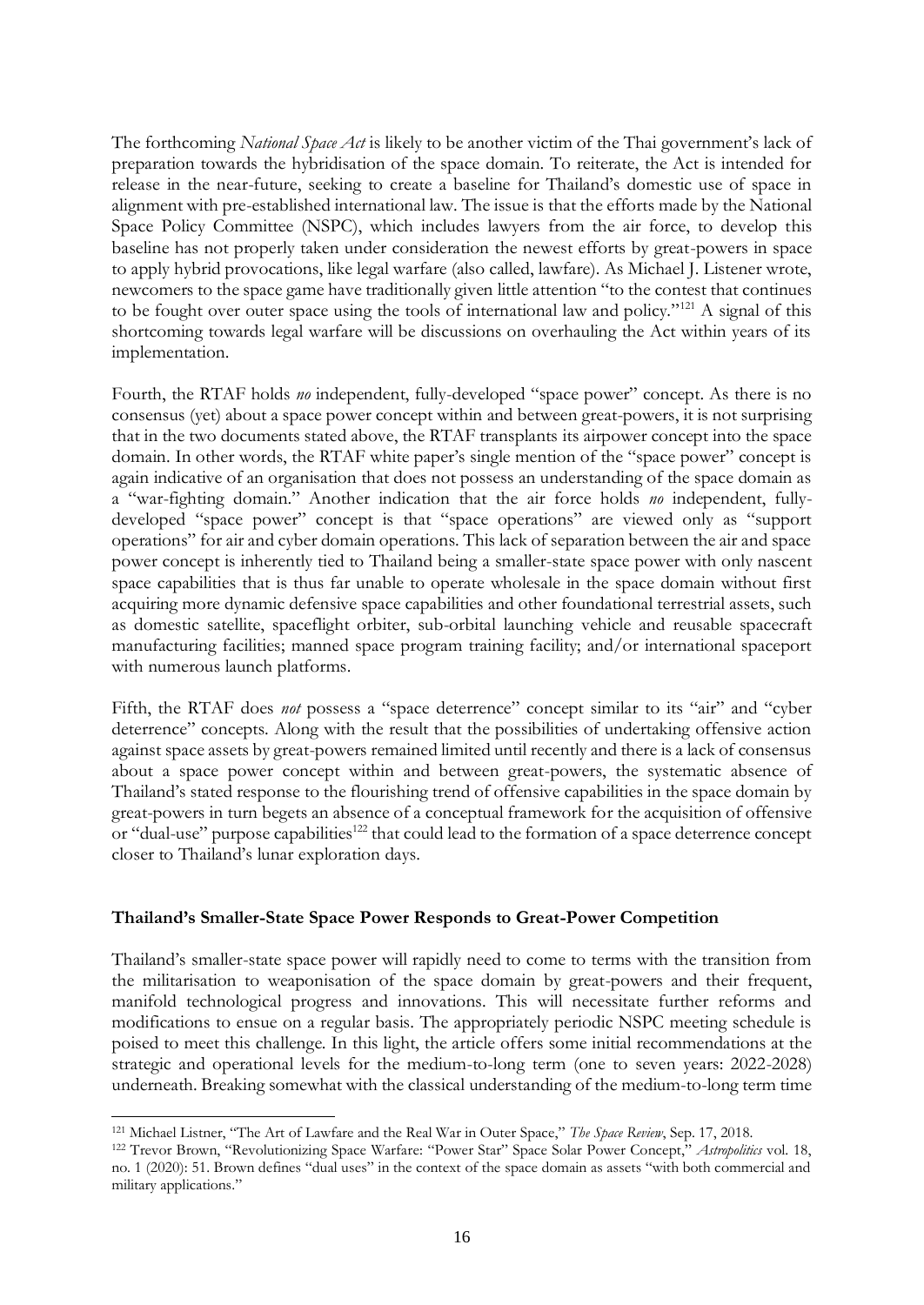frame, the time frame was formed around the documented announcement that Thailand's space program will orbit and explore the Moon within seven years' time. The recommendations for the medium-to-long term seek to align and reinforce the small-state space power approach taken by Thailand over the course of its history and in the contemporary strategic environment. On the other hand, though improbable, if the forthcoming new master plan and announcement sharply abandon this approach and move towards a more overt, offensive approach traditionally found with great-powers, then the following recommendations must be adopted sparingly. As a warning, all forthcoming recommendations are given solely for Thailand's smaller-state space power and may not be wholly suited without secondary modification to the interests, ambitions and capabilities of other smaller-state space powers, despite the fact there are fundamental regularities between each as penned earlier.

#### *Medium-to-Long Term Recommendations (One to Seven Years: 2022-2028)*

The first recommendation is that Thailand should adopt a "multi-dimensional" approach towards space-related activities. Nicholas Chapman defines multi-directionalism "as a foreign policy in which a state, usually a small or medium power, attempts to play a more active role, which encourages diversity and pragmatism in its relationships to reap as many economic, political and security benefits as possible, at the same time as enhancing its bargaining position, notably vis-àvis asymmetrical relations. This is a strategy that maximises gains but also guards against the potential pitfalls of uncertainty and future conflict in an increasingly complex, interdependent and multipolar world order."<sup>123</sup> With that understanding, and in effort to comply with its multidimensional approach, Thailand should integrate the "alliance shelter" theory into its multidirectionalism. As defined by its progenitors, "alliance shelter is the series of strategies that small states adopt to alleviate the inherent vulnerabilities of being small. It is a unique form of alliance relationship with a great-power or regional or international organisation whereby the small state yields effective control of its political decision-making in specific areas."<sup>124</sup> This theory should be adopted with care, though, owing to competitors and adversaries being less clearly delineated than in the previous space age. For instance, Thailand should expand upon its previously established power asymmetry understanding of inter-state relations and multilateral and non-adversarial record by joining the Artemis Accords—an agreement signed on the 13th of October, 2020, between eight countries over "a set of principles governing norms of behaviour for those who want to participate in the Artemis lunar exploration program"—,<sup>125</sup> as the principles herein derive themselves directly from the Outer Space Treaty of which Thailand already holds signatory membership. Although the agreement does necessitate a restriction on future behaviours, the country also pragmatically reaps many economic, political and security benefits from the relationship. One of the benefits found in this particular agreement that some integrationist/institutionalist alliance theorists were hoping for was the use of "collective choices/efforts" to defend Thailand's assets or interests, though, not through the formulation of intra-regional institutions (e.g. Asia Space Agency (ASA)).<sup>126</sup> As it stands, this last expression of institutionalism will most likely not come to pass in view that it has not registered with the Thai governmental leadership, who has opted for a more tempered approach.<sup>127</sup>

<sup>123</sup> Nicholas Chapman, "Mechanisms of Vietnam's Multidirectional Foreign Policy," *Journal of Current Southeast Asian Affairs* vol. 36, no. 2 (2017): 36-37.

<sup>&</sup>lt;sup>124</sup> Alyson J. K. Bailes, Bradley A. Thayer and Baldur Thorhallsson, "Alliance Theory and Alliance 'Shelter': The Complexities of Small State Alliance Behaviour," *Third World Thematics* (May 2016): 2.

<sup>125</sup> Jeff Foust, "Eight countries sign Artemis Accords," *SpaceNews*, Oct. 13, 2020.

<sup>126</sup> Christoph Beischl, "Towards an Asian Space Agency?: The Whence and Whither of Asian Interstate Relations in the Space Sector in the 21st Century," *PhD Dissertation* (London: University of London, 2018).

<sup>127</sup> Kiatiyut Tiansuwan, "ASEAN: A Regional Collective Security Strategy: Will the NATO Model Work?," *United States Naval War College* (May. 2007): 1-23. There is also an integrationist/institutionalist alliance school of thought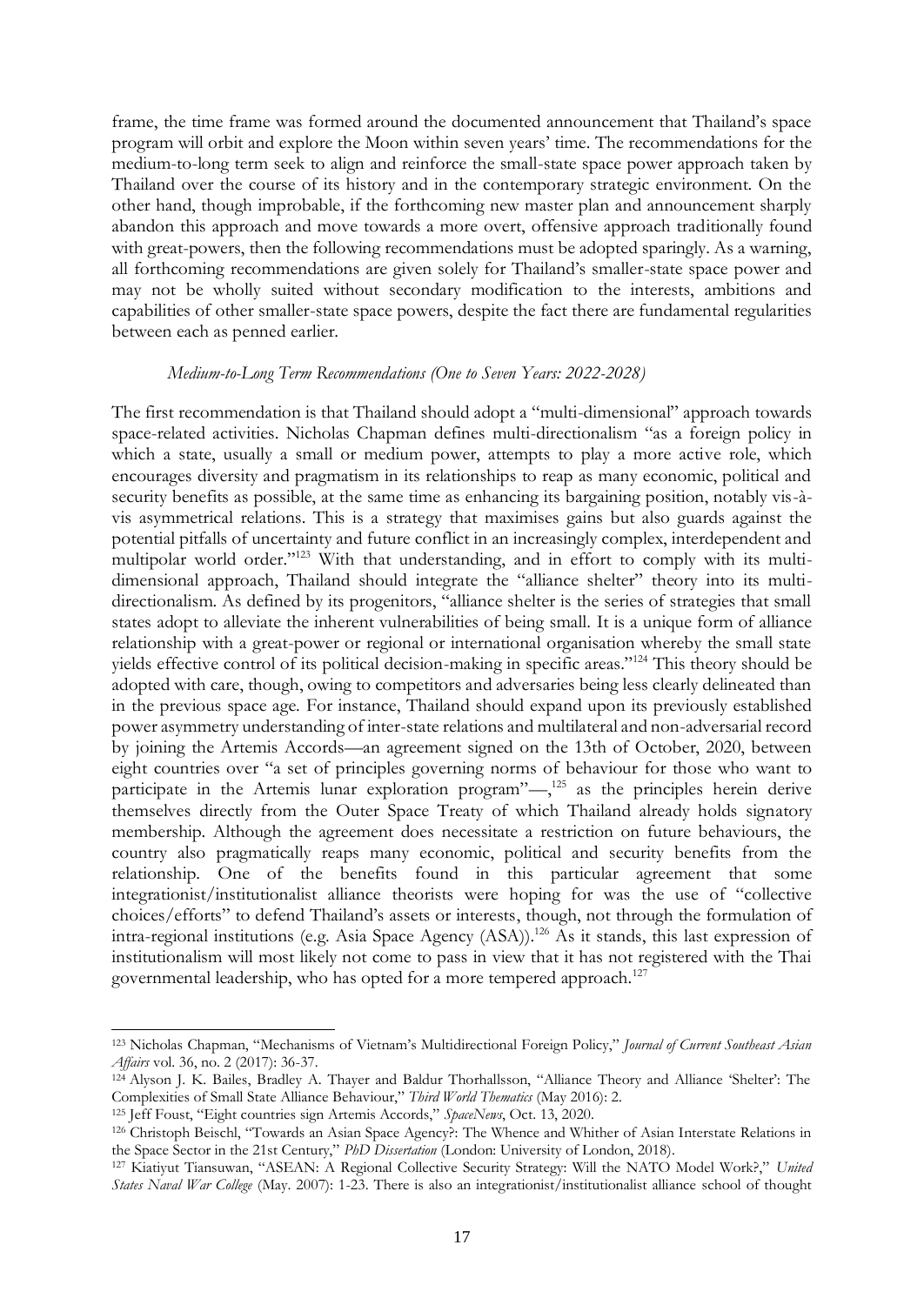The second recommendation is that, with access to new potential partners (i.e. other small-state space powers, like the Iceland Space Agency), Thailand should rapidly enhance or upgrade its Track 1.5 and Track 2 networks (also called, "People to People" networks) on space-related activities over the next several years.<sup>128</sup> Like the plethora of noteworthy examples in other closely related sectors,<sup>129</sup> an example of the former track network in space-related activities is the formation and implementation of the Sirindhorn Center for Geo-Informatics (SGCI) Master Programme between two public and two academic institutions—the People's Republic of China, GISTDA, Wuhan University and Burapha University—, which offers a double master degree in geo-informatics.<sup>130</sup> Along with forming new lines of communication, sub-inter-state track networks will have the secondary effect to reduce fears domestically and internationally about creating structural linkages with great-powers and their affiliated partners that oftentimes manifest a public backlash, like the China National Space Administration (CNSA) or private companies from the Chinese mainland with known ties to the government. Nevertheless, Thailand should take care not to split from its hitherto multilateral approach by establishing a *parallel entrenchment scheme*, where any deepened institutional relationship with a state is coupled with the deepened institutional relationship with another state of commensurate capabilities. This scheme will have the simultaneous effect to ensure that Thailand preserves its historical balance of power approach and maintains its holistic approach towards space-related activities, too.

The third recommendation is that, after a thus far somewhat successful implementation of its interpretation of the NCW concept that started nearly a decade ago, Thailand should initially seek to complete the implementation of this joint operations development programme in its present articulated form and, then, at the very least, strengthen the key system and procedural nodes in the joint operations concept, or, at the very best, commence discussions on engineering a new "joint warfighting" concept<sup>131</sup> to parallel the contemporary operational level trends towards the space domain.<sup>132</sup> The product from the ensuing discussions will impulsively actualise an independent, unitary space domain concept that reflects an *a priori* unique in and to itself similar to the *a priories* found with the land, air, maritime and cyber domains and provides the option for the air force to shift its approach in the space domain from an operational to warfighting understanding at its preferred time. The latter option will only be adopted when Thailand begins to transition away from its smaller-state space power approach towards something else south of a great-powers approach.

inside the the Royal Thai Navy arguing that, similarly to the formulation of an intra-regional institution for the space domain (e.g. ASA), the Navy should be open to the establishment of an intra-regional institution akin to the NATO model to generate a "collective security" concept for the maritime domain.

<sup>128</sup> Monawadee Tangtongharutai and Nantiya Thongkanarak, "การพัฒนาแนวทางการเสริมสรางความรวมมือ ดานความมั่นคงของกองทัพไทยกับ ประเทศมหาอ านาจในทศวรรษหนา," *Strategic Studies Center* (2017): 1-235.

<sup>129</sup> Patrick Jory, "Enter the Dragon: Thailand Gets Closer to China," *The Interpreter*, Jul. 07, 2017. A "smart city" initiative between the Wuhan Optics Valley Beidou Holding Group and the Thai government produced the construction of the "China-ASEAN Beidou Technology City," located two and half hours from Bangkok and worth \$US 1.45 billion.

<sup>130</sup> Staff, "รมว.อว.ชภี้ ูมศิ าสตรไ์ ทย 1 ใน 7 ของโลกสามารถท าฐานปล่อยจรวด," *BangkokBizNews*, Sep. 20, 2020.

<sup>131</sup> Tom Greenwood and Pat Savage, "In Search of a 21st-Century Joint Warfighting Concept," *War on the Rocks*, Sep. 12, 2019. Similarly to Greenwood and Savage's insistence that joint warfighting can be differentiated between a concept and a doctrine, after its utility has been demonstrated in field experimentation. Therefore, for the time being, the article only suggests to adopt a concept and not a doctrine.

<sup>132</sup> Robert O. Work, "A Joint Warfighting Concept for Systems Warfare," *Center for New American Security*, Dec. 17, 2020. Work apprises that "future combat between peer and near-peer adversaries will be characterized, dominated, and decided by the collision of opposing systems of systems assembled to prosecute campaigns in wartime." Therefore, Thailand's efforts and endeavours in the space domain at some point must go beyond merely a focus on what constitutes the appropriate technology packages it theoretically should harbour, but be coupled with a conceptual framework towards encountering possible "systems confrontations {...} aimed at disrupting, disabling, and destroying the opposing system of systems."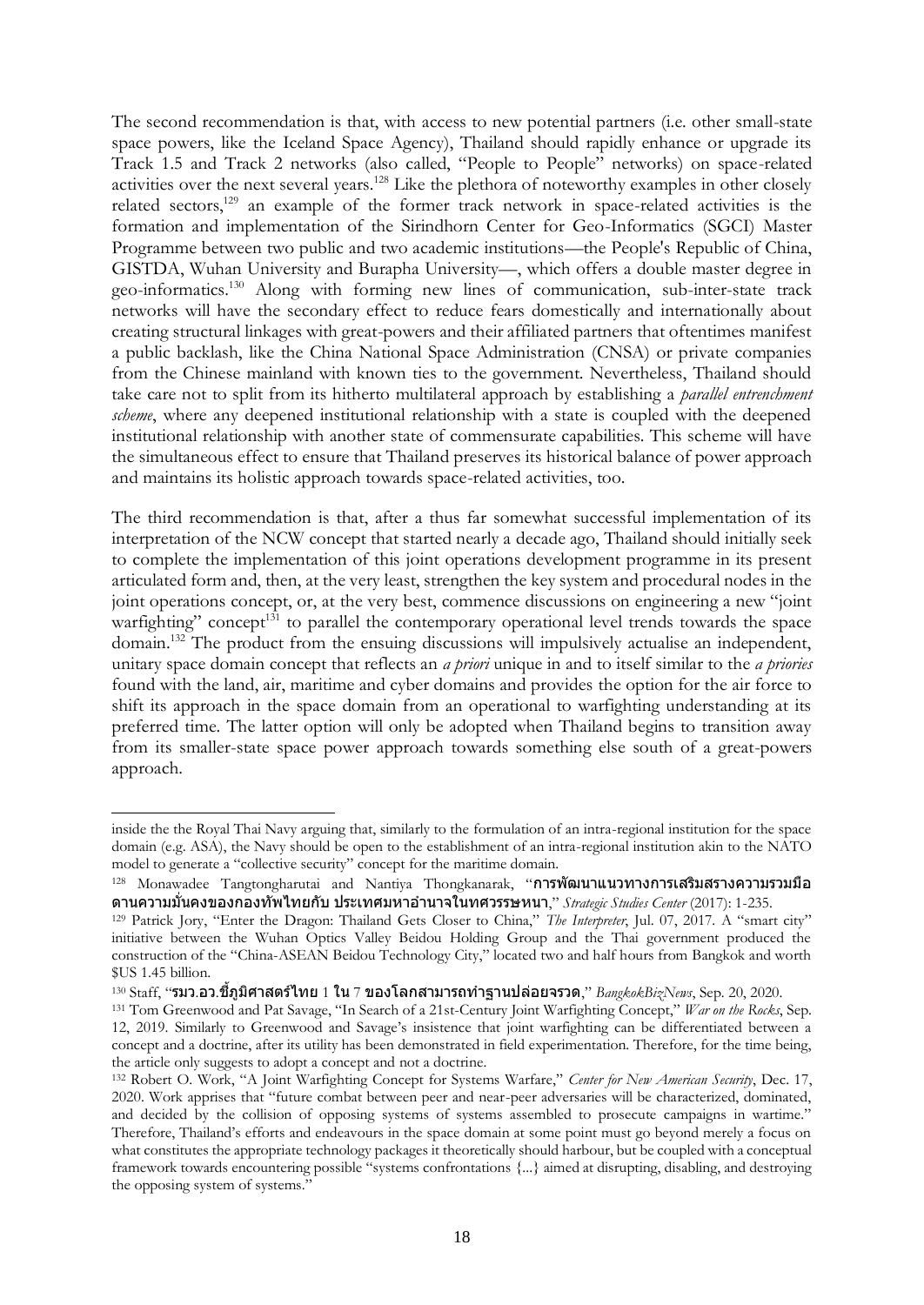To arrive at this discussion stage, the most pressing issue to resolve is the lack of delineated conceptual boundary between the RTARF-HQ's "joint operations" concept and two service branches' "multi-domain warfare" concept.<sup>133</sup> While the RTARF-HQ does not have a multidomain warfare concept and only at this time responsible for joint operations, the RTAF and Royal Thai Navy (RTN) do possess the multi-domain warfare concept having developed a doctrine together. This doctrine was supposedly completed without participation from the Royal Thai Army (RTA), who still lacks this particular initiative.<sup>134</sup> Both the lack of conceptual delineation and lack of participation are indicative of an underlying problem, where the "service concepts [actually] focus on a different aspect of multi-domain operations and each has adopted different assumptions about war {...}, which makes integration difficult."<sup>135</sup> One encompassing solution might be to reverse this ineffectual "bottom-up" approach and move from the "top-down" starting perhaps as high as the Thai National Security Council.

As Thai strategists inside the armed forces headquarters, service branches and education committees are closely attuned to the internal debates of the United States Department of Defense, there may be calls over the coming years to assist the formulation of an independent, unitary space domain by indeed transcending the present joint operations development programme (e.g. the NCW concept), howbeit, accomplishing so by modifying the "joint all-domain command and control" (JADC2)<sup>136</sup> with Thai characteristics. Any modified JADC2 concept will be difficult to implement for two reasons. The first being the already stated reason in the lack of clarification between the armed forces headquarters and two service branches about the demarcated lines between joint operations and multi-domain warfare concepts. The second reason is that the JACD2 concept presupposes efficacious use of artificial intelligence,<sup>137</sup> fifth generation aircraft, and electromagnetic spectrum capabilities;<sup>138</sup> none of which the air force enjoys adequately or at all in its arsenal. Although some tenets and elements of the aforesaid concept would perhaps be instructive, the armed forces headquarters and services branches will need to look elsewhere for the next joint operations development programme.

The final recommendation is that, despite the obvious fact the space program must actually first acquire the stated capabilities needed for space exploration, Thailand should seek to ameliorate its "critical infrastructure resiliency" in space-related activities. This will not only mean increasing resilience of its infrastructure already and eventually located throughout the different "geo-centric orbits" in outer space,<sup>139</sup> but of those infrastructure on Earth, too, such as a domestic satellite,

<sup>133</sup> Rakesh Sharma, "Multi-Domain Warfare, Cross-Domain Deterrence," Center for Land Warfare Studies, Apr. 25, 2020; Michael Raska, "Strategies of Cross-Domain Coercion in East Asia," *Sinopsis*, Jul. 18, 2018; Robert B. Brown, "The Indo-Asia Pacific and the Multi-Domain Battle Concept," *Military Review*, (Oct. 2017): 14-20. Sharma maintains that "multi-domain warfare implies creating an effect in one domain that produces an effect in another. Multi domainspecific capabilities can be leveraged to defeat a capable foe in another domain, or the 'force-on-force' operations would supplement the creative ways."

<sup>134</sup> Information courtesy of an anonymous retired Royal Thai Navy officer.

<sup>135</sup> Tom Greenwood and Pat Savage, "In Search of a 21st-Century Joint Warfighting Concept," *War on the Rocks*, Sep. 12, 2019.

<sup>136</sup> Congressional Research Service, "Joint All-Domain Command and Control (JADC2)," *United States Government* (Nov. 2020), https://fas.org/sgp/crs/natsec/IF11493.pdf. This concept is the hottest operational trend inside the Department of Defense and might be seen as an attractive fit for Thailand's joint operations integration issues.

<sup>137</sup> Henrik Røboe Dam, "Central to meeting the complexities of JADC2? Artificial intelligence," *C4ISRNET*, May. 13, 2020.

<sup>&</sup>lt;sup>138</sup> David Deptula, "Moving further into the information age with Joint All-Domain Command and Control," *C4ISRNET*, Jul. 09, 2020.

<sup>139</sup> Michael Haas, "Vulnerable Frontier: Militarized Competition in Outer Space," in *Strategic Trends 2015: Key Developments in Global Affairs*, ed. Oliver Thränert and Martin Zapfe (ETH Zurich: Center for Security Studies, 2015), 65. Haas considers that there are four geo-centric orbits: (1) Low Earth Orbit (LEO) (approx. 200-2,000 km); (2) Medium Earth Orbit (MEO) (approx. 2,000-35,000 km); (3) Geostationary Orbit (GEO) (approx. 36,000 km); and, (4) Highly Elliptical Orbit (HEO) (approx. 200-500,000 km).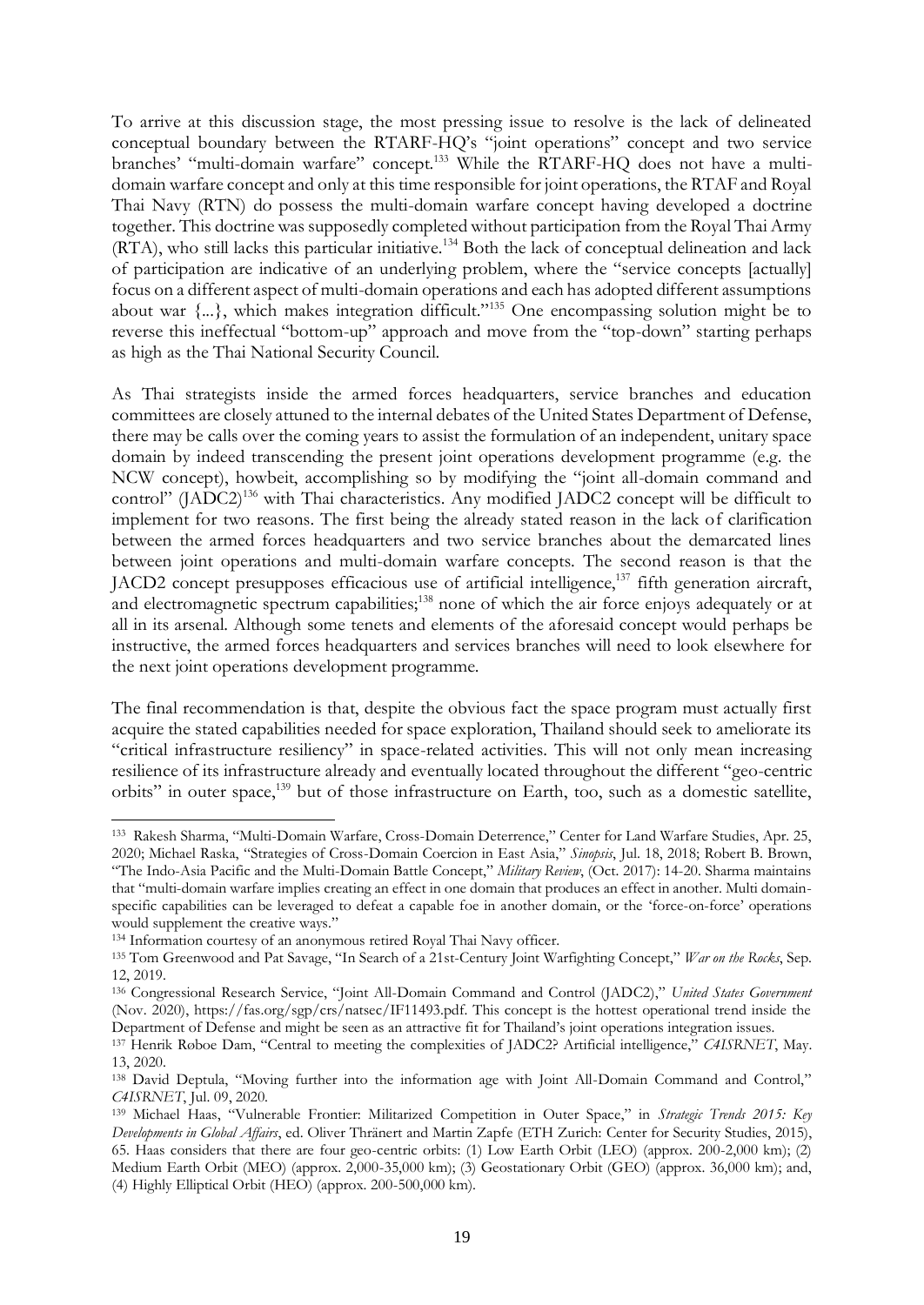spaceflight orbiter, sub-orbital launching vehicle and reusable spacecraft manufacturing facilities; manned space program training facility; and/or international spaceport with numerous launch platforms. Some futurists note that the spaceport is distinctly vulnerable seeing that it is the physical manifestation of a *spatial chokepoint* akin to a "maritime chokepoint" (i.e. think Malacca Straits),<sup>140</sup> both being narrow geographic spaces with congested or rooted traffic wishing to access another territorial space. Towards ameliorating the infrastructural resilience, the government should replicate successful structural development efforts in other sectors by integrating "hard" and "soft" infrastructures, where "hard infrastructures" are the functional networks with physical elements providing goods or services and "soft infrastructures" are elements like culture, governance and social patterns that encompass, amongst other things, social networks.<sup>141</sup>

Even on the occasion that the integration does not transpire, the RTAF SOC should still ensure it improves its defensive cyber capabilities. At present, Thailand is admittedly behind other states with regards to its cyber capabilities. This poses a real concern for its efforts in the space domain. If Thailand does not wish to place the "cart before the horse" by exposing its assets to attacks prior to having the capability to defend them,<sup>142</sup> the RTAF needs to adopt effective defensive cyber capabilities against attacks "above and below the threshold of war" ranging from "cyber sabotage," "cyber espionage," or "cyber subversion."<sup>143</sup> The *20 Years Air Force Strategy* already started working towards this strategic and operational end by establishing guidelines, as well as initiating and laying a critical foundation for capacity development in the cyber domain.<sup>144</sup> The latest recruitment call by the RTAF SOC for "smart soldiers" with degrees in related fields<sup>145</sup> and organisation of the "cyber operations contest 2021" to be contended over the coming year with a total prize money of 200,000 baht<sup>146</sup> is evidence of the Centre's desire to buttress its cyber capabilities.

As part of increasing the infrastructural resilience, the RTAF SOC should also adopt a transitory protocol to deal with space hybrid provocations until such times that a more autogenous approach can be designed and materialised after the acquisition of offensive, counterforce space and cyber capabilities beyond the medium-to-long term time frame (e.g. early 2030s). The transitory protocol should initially articulate the Centre's adoption of "preventative measures" via development of technology with "attribution" capabilities.<sup>147</sup> As one might phrase it, the ability to identify or attribute perpetrators is a key determinant to an effective use of the space domain.<sup>148</sup> In the early part of this time frame, the adoption of this sub-tenant of the recommendation might have to arrive in the form of collaboration or coordination through narrowly-defined space partnerships or the alliance shelter noted above. Little by little though, the Thai government will wean off its

<sup>142</sup> Malcolm Davis, "The Cyber Threat to Satellites," *The Strategist*, Sep. 09, 2019.

<sup>140</sup> Trevor Brown, "Revolutionizing Space Warfare: "Power Star" Space Solar Power Concept," *Astropolitics* vol. 18, no. 1 (2020): 62.

<sup>141</sup> Alessandro Pagano, Irene Pluchinotta, Raffaele Giordano and Umberto Fratino, "Integrating "Hard" and "Soft" Infrastructural Resilience Assessment for Water Distribution Systems," *Hindawi* vol. 18, no. (2018): 1-17.

<sup>143</sup> Staff, "Cyber Security: Cyber Security 101," *Thailand Future Foundation* (no date), accessed on Jan. 02, 2021, https://www.thailandff.org/post/cyber-security-101

 $144$  Royal Thai Air Force, "ยุทธศาสตร์กองทัพอากาศ พ.ศ. 2551-2562 (ฉบับปรับปรุง พ.ศ. 2557) (ฉบับเผยแพร่)," *Royal Thai Government* (2014): 20. Although during this time frame it is a second concern, as the RTAF cyber deterrence concept is very novel and thin on details, the RTAF does possess limited offensive cyber capabilities and expects in the coming years to be able to affect Front Line Operations (FLOs) with assistance of such capabilities.<br><sup>145</sup> Space Operations Centre, "Main Page," Royal Thai Air Force, Apr.

<sup>145</sup> Space Operations Centre, "Main Page," *Royal Thai Air Force*, Apr. 05, 2020, https://www.youtube.com/watch?v=LNtOuHvEHbM&feature=emb\_title.

<sup>146</sup> Cyber Operations Centre, "RTAF Cyber Operations Contest 2021," *Royal Thai Air Force*, (no date) accessed on Jan. 02, 2021, http://cyber.rtaf.mi.th/cyber2021/index.html.

<sup>147</sup> King Mallory, "New Challenges in the Cross-Domain Deterrence," *RAND Corporation,* (2018): 18. Mallory defines attribution as "the ability or willingness of [a state to] definitively identify the ultimate actor that chose to cross an intervention threshold."

<sup>148</sup> Christopher Stone, "Deterrence in Space: Requirements for Credibility," *RealClear Defense*, Dec. 01, 2020.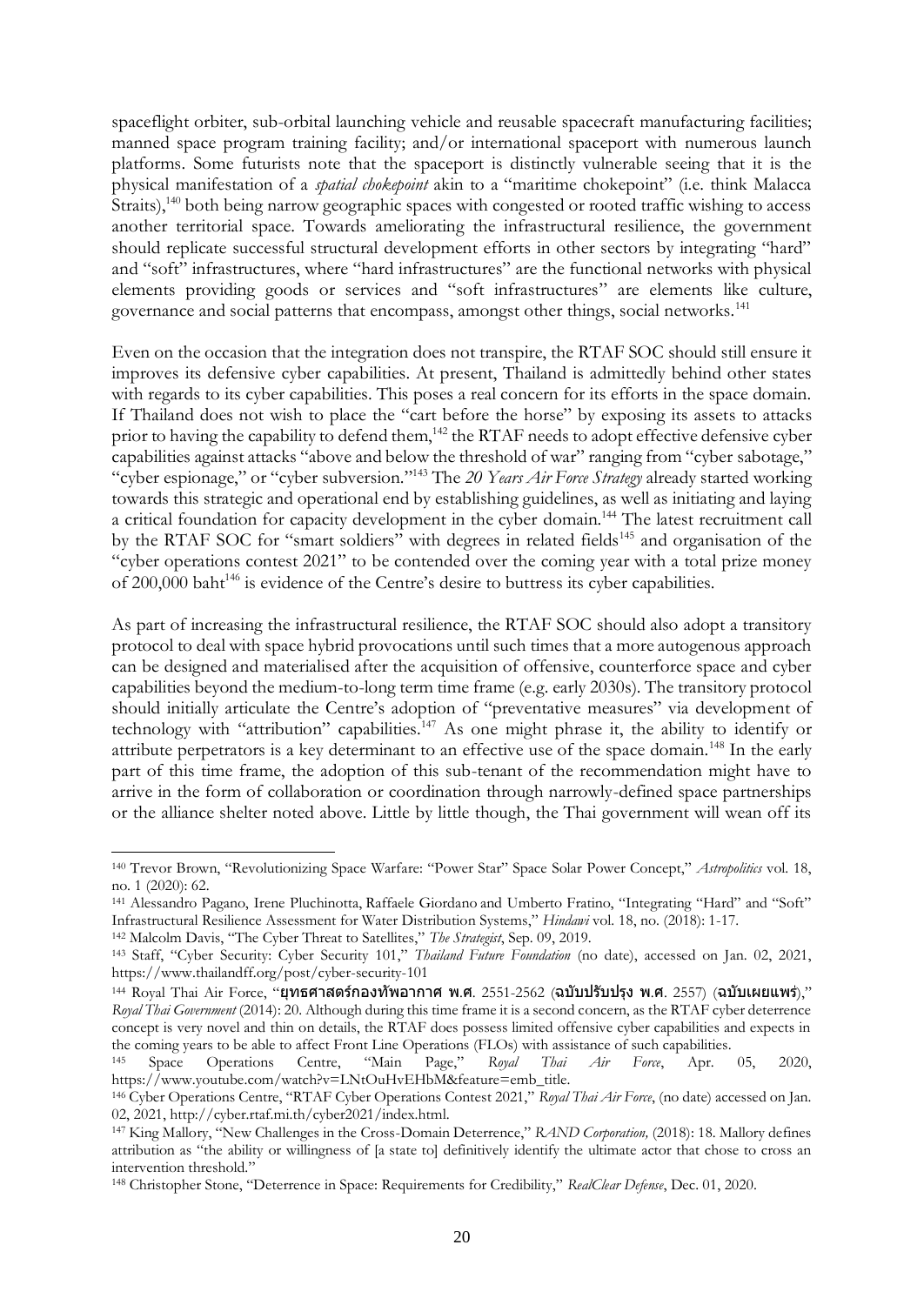partners and allies and domestically develop such capability. The Centre's protocol with backing from the NSPC's whole-of-government approach should then embrace five other recommendations endorsed by the Prague Security Studies Institute:<sup>149</sup>

"[1] Track and map space incidents and the quick ability to differentiate between anomalies and space hybrid operations; [2] organize tabletop exercises and simulations to rehearse the operational aspects of detecting, attributing, characterizing and reacting to space hybrid incidents; [3] educate and train personnel in operations centers concerning these threats, including the economic and financial (E&F) "space sector capture" predations of [great-powers] globally; [4] review classification standards related to these threats to enable partner and allied access to essential information; [5] include these threats in the development of a Space Domain Awareness architecture.

In case that these six preventative measures espoused by the protocol are insufficient the Centre should also initially apply the here dubbed *water strider approach* for its satellite operationalisation. Similar to the survivability of the insect in the wild, the approach stipulates that the air force should fabricate and operate satellites outfitted with technology that can perform an "evasiveness and escape" technique for its last defence. The focus on small-satellite (also called, smallsat(s)) construction by both the private<sup>150</sup> and public sector in Thailand facilitates the application of this technology and technique, as, not only do smallsats already move at great speed being in a lower geo-centric orbit, they "can also be reconstituted more rapidly than larger satellites—with spares available in orbit or ready to launch {...} [and more] "rapidly deployed to provide short-term, mission-specific support."<sup>151</sup> Furthermore, the Centre should follow one of the more popular trend lines in the second space age and develop technology with "dual-use" purpose capability.<sup>152</sup> Sometimes described as technology and capability that invites rather than discourages others to implement space hybrid provocations onto its adherents, in a context where the most capable authoritarian regimes have an appetite for a more aggressive role in the space domain the negative effects of such incitement are at worst marginal.

In the end, whilst alone the water strider approach with its evasiveness and escape technique and dual-use technology become gradually impotent over time in the face of the rate of technology development by great-powers, coupled with the six recommendations for space hybrid provocations in the transitory protocol stated prior to, Thailand promptly expands its SSA capabilities, advances its comprehensive "space traffic management" (STM) regime and gains an "immediate deterrence" doctrine<sup>153</sup> against lower threshold provocations in the space domain all without needing to upturn its historical and contemporary smaller-state space power approach.

<sup>149</sup> Jana Robinson and *et al.*, "Europe's Preparedness to Respond to Space Hybrid Operations," *Prague Security Studies Institute Report*, (Jul. 2018): 11-12.

<sup>150</sup> Elizabeth Howell, "A 3D-Printed Rocket Will Launch A Thai Satellite Into Space," *Forbes*, Apr. 23, 2019. Mu Space corp. holds contracts with the U.S.-based company Relatively Space, who specialises on "small satellites in very low Earth orbits."

<sup>151</sup> Stephen Beaumont, "Small satellite constellations: agile, resilient and replaceable in a conflict," *The Strategist*, Dec. 07, 2020.

<sup>152</sup> Todd Harrison, Zach Cooper, Kaitlyn Johnson and Thomas G. Roberts, "Escalation and Deterrence in the Second Space Age," *Center for Strategic and International Studies* (Oct. 2017): 29.

<sup>153</sup> King Mallory, "New Challenges in the Cross-Domain Deterrence," *RAND Corporation,* (2018): 3; Lawrence Freedman, *Deterrence* (Cambridge Polity Press, 2004); Paul K. Huth, *Extended Deterrence and the Prevention of War* (New Haven: Yale University Press, 1991). Mallory explains immediate deterrence as "required when an actor starts to contemplate or prepare for military action, thereby unleashing a crisis or emergency and causing general deterrence to break down." As the second section of the article laid out, this is the present environment in the space domain.